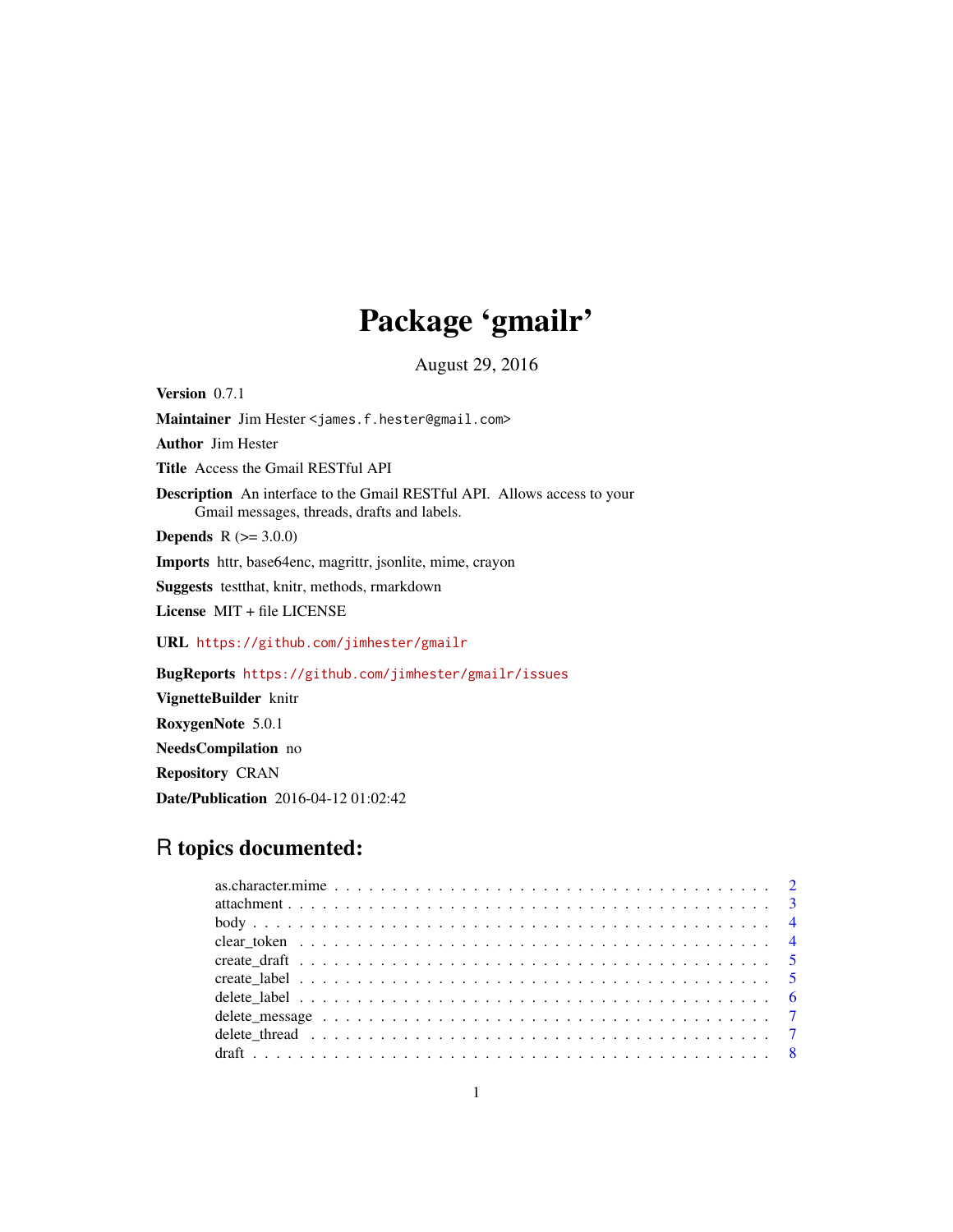#### as.character.mime

<span id="page-1-0"></span>

| drafts | 9  |
|--------|----|
|        | 9  |
|        | 10 |
|        | 10 |
|        | 11 |
|        | 12 |
|        | 13 |
|        | 14 |
| labels | 14 |
|        | 15 |
|        | 15 |
|        | 16 |
|        | 17 |
|        | 18 |
|        | 19 |
|        | 20 |
|        | 20 |
|        | 21 |
|        | 22 |
|        | 22 |
|        | 23 |
|        | 24 |
| to     | 25 |
|        | 25 |
|        | 26 |
|        | 27 |
|        | 27 |
|        | 28 |
|        | 29 |
|        |    |
|        | 30 |

# **Index**

Convert a mime object to character representation as.character.mime

# Description

This function converts a mime object into a character vector

# **Usage**

```
## S3 method for class 'mime'
as.character(x, newline = "\r\n", ...)
```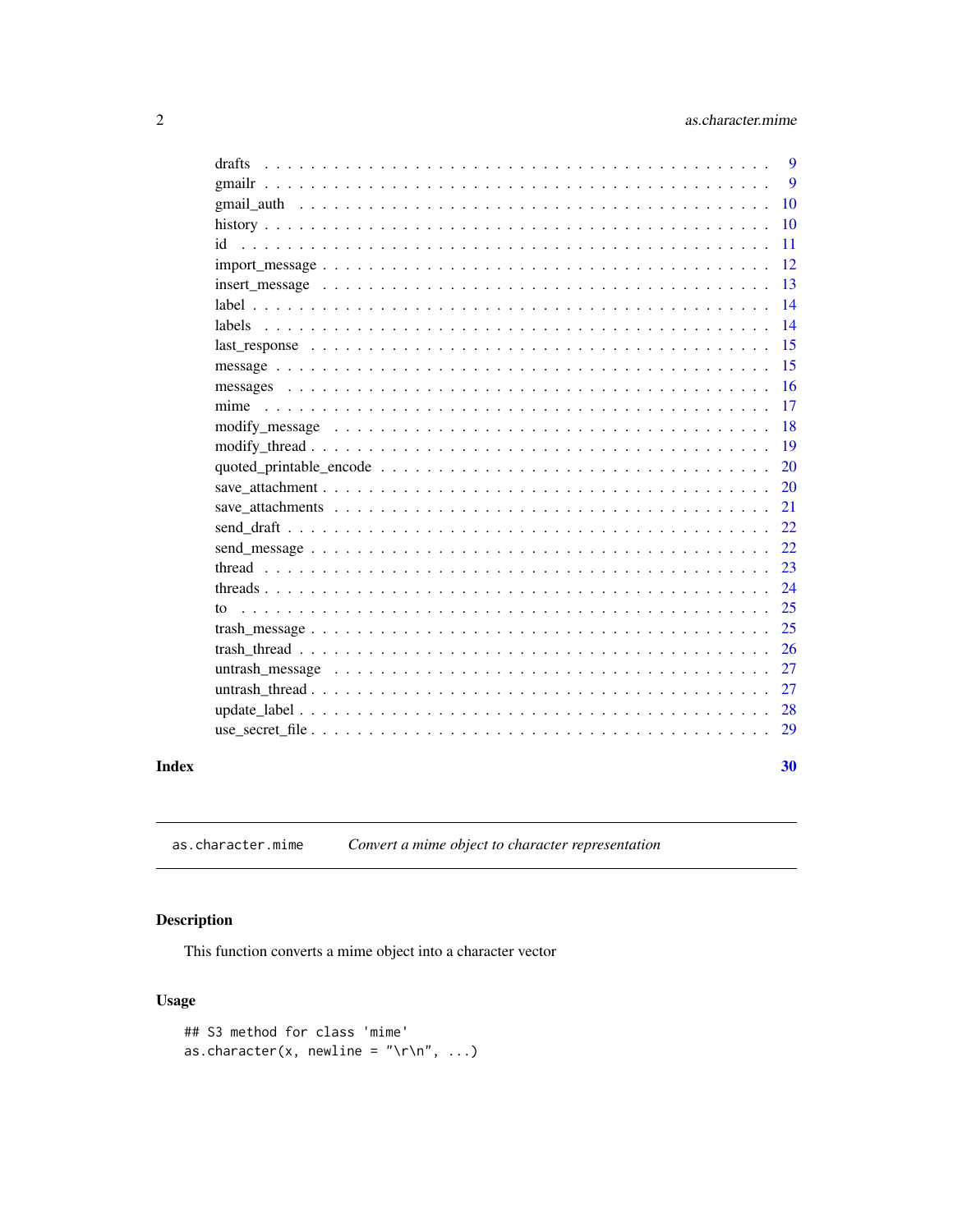#### <span id="page-2-0"></span>attachment 3

#### Arguments

| х       | object to convert                 |
|---------|-----------------------------------|
| newline | value to use as newline character |
|         | futher arguments ignored          |

<span id="page-2-1"></span>attachment *Retrieve an attachment to a message*

## Description

Function to retrieve an attachment to a message by id of the attachment and message. To save the attachment use [save\\_attachment](#page-19-1).

#### Usage

attachment(id, message\_id, user\_id = "me")

#### Arguments

| id         | id of the attachment                                                             |
|------------|----------------------------------------------------------------------------------|
| message_id | id of the parent message                                                         |
| user id    | gmail user id to access, special value of 'me' indicates the authenticated user. |

#### References

[https://developers.google.com/gmail/api/v1/reference/users/messages/attachments/](https://developers.google.com/gmail/api/v1/reference/users/messages/attachments/get) [get](https://developers.google.com/gmail/api/v1/reference/users/messages/attachments/get)

#### See Also

Other message: [delete\\_message](#page-6-1), [import\\_message](#page-11-1), [insert\\_message](#page-12-1), [messages](#page-15-1), [message](#page-14-1), [modify\\_message](#page-17-1), [save\\_attachments](#page-20-1), [save\\_attachment](#page-19-1), [send\\_message](#page-21-1), [trash\\_message](#page-24-1), [untrash\\_message](#page-26-1)

# Examples

```
## Not run:
my_attachment = attachment('a32e324b', '12345')
save attachment to a file
save_attachment(my_attachment, 'photo.jpg')
```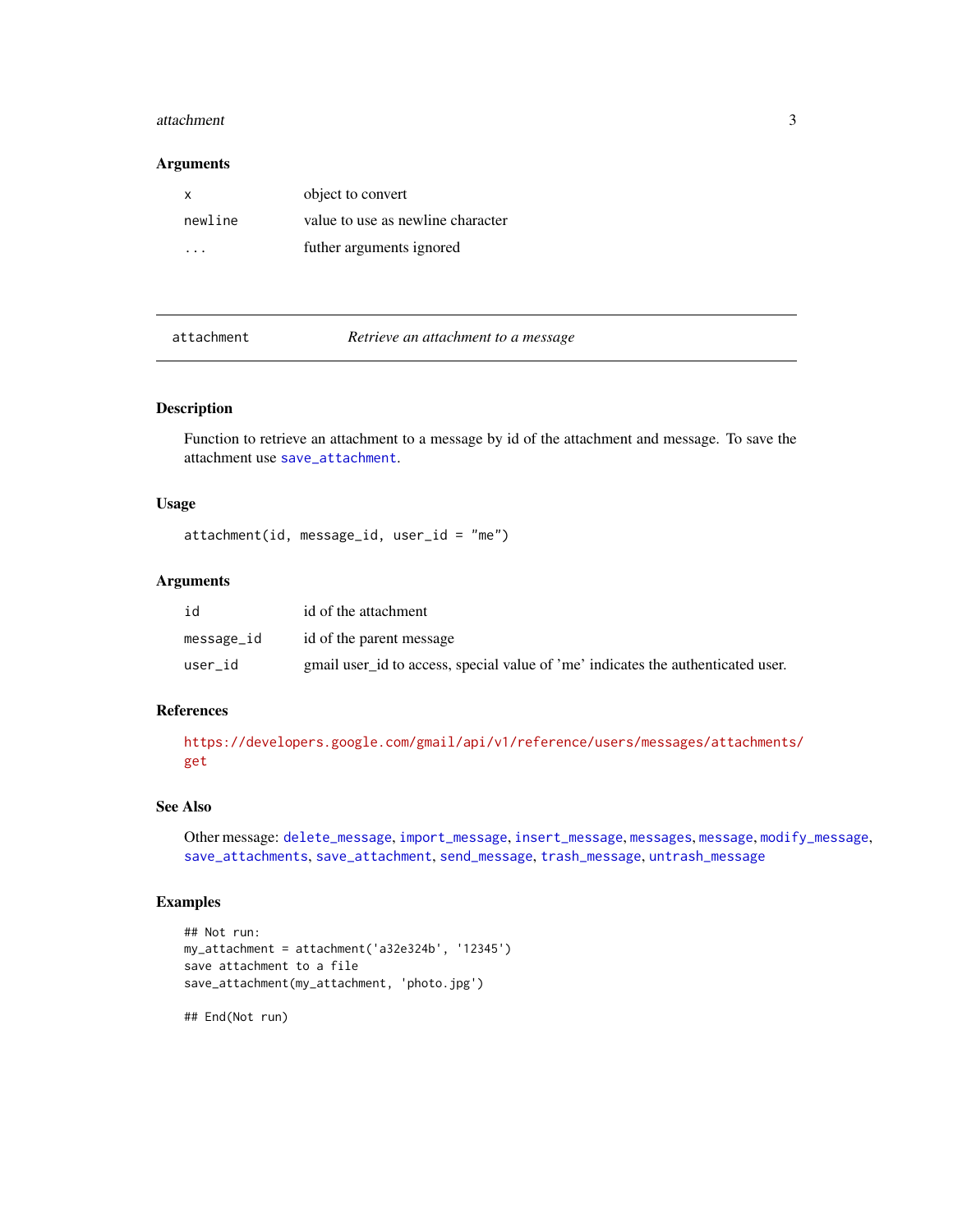<span id="page-3-0"></span>

Get the body text of a message or draft

## Usage

 $body(x, \ldots)$ 

## Arguments

| $\mathsf{x}$ | the object from which to retrieve the body |
|--------------|--------------------------------------------|
| $\cdots$     | other parameters passed to methods         |

# Examples

## Not run: body(my\_message) body(my\_draft)

## End(Not run)

clear\_token *Clear the current oauth token*

# Description

Clear the current oauth token

# Usage

clear\_token()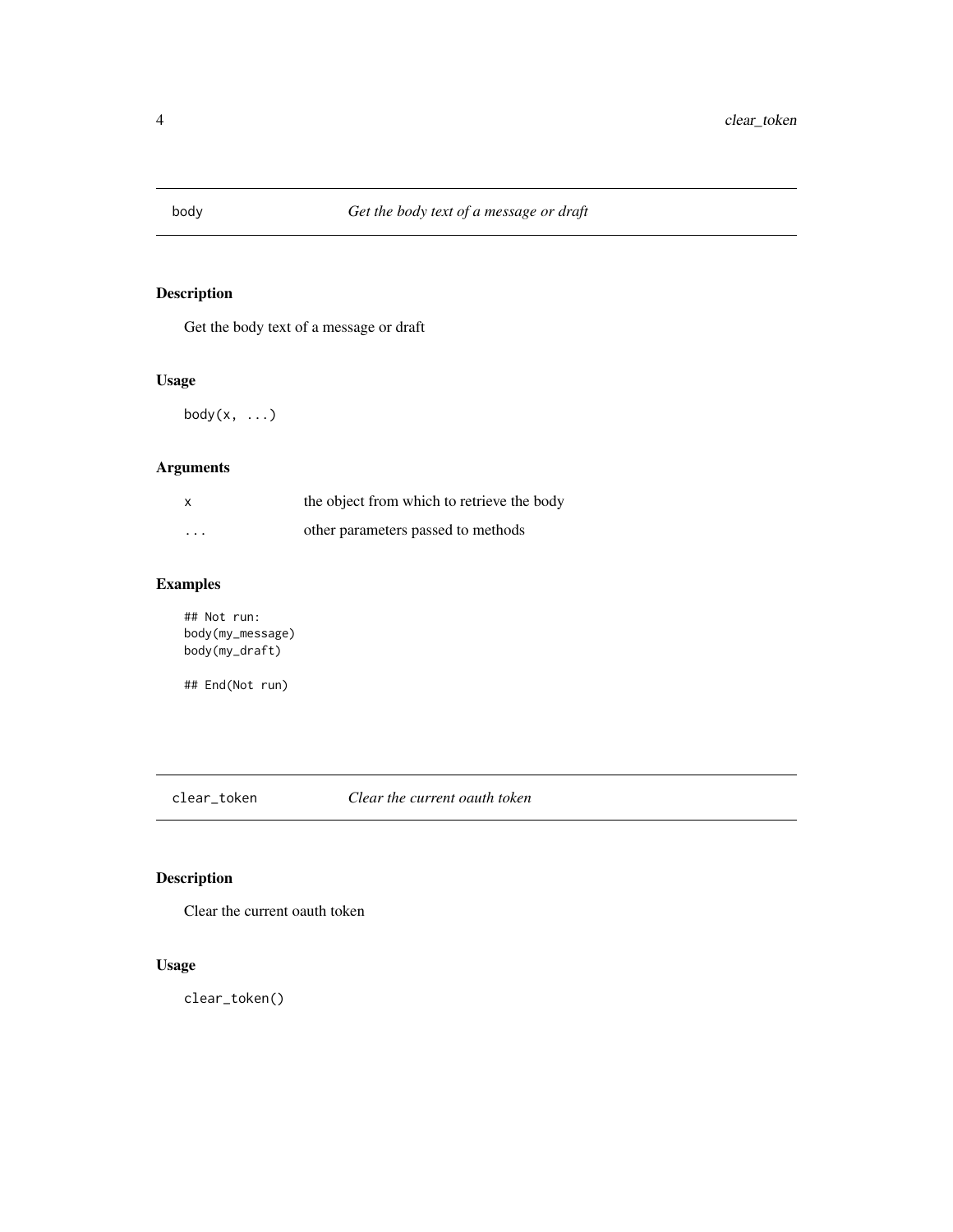<span id="page-4-0"></span>

Create a draft from a mime message

#### Usage

```
create_draft(mail, user_id = "me", type = c("multipart", "media",
  "resumable"))
```
## Arguments

| mail    | mime mail message created by mime                                                |
|---------|----------------------------------------------------------------------------------|
| user id | gmail user id to access, special value of 'me' indicates the authenticated user. |
| type    | the type of upload to perform                                                    |

#### References

<https://developers.google.com/gmail/api/v1/reference/users/drafts/create>

# Examples

```
## Not run:
create_draft(mime(From="you@me.com", To="any@one.com",
                          Subject="hello", "how are you doing?"))
```
## End(Not run)

<span id="page-4-1"></span>create\_label *Create a new label*

# Description

Function to create a label.

#### Usage

```
create_label(name, label_list_visibility = c("hide", "show", "show_unread"),
 message_list_visibility = c("hide", "show"), user_id = "me")
```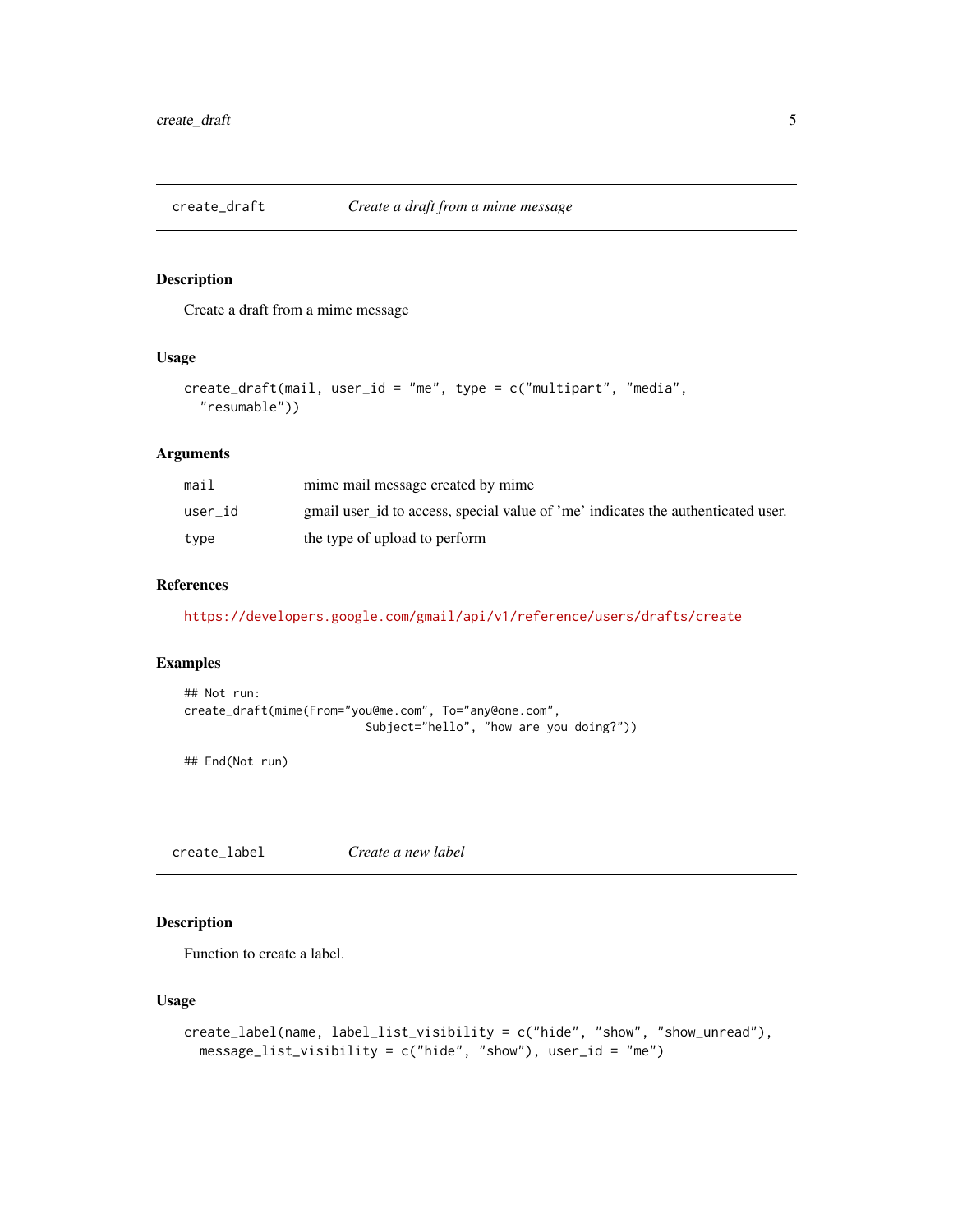### <span id="page-5-0"></span>Arguments

| name                    | name to give to the new label                                                                 |
|-------------------------|-----------------------------------------------------------------------------------------------|
| label_list_visibility   |                                                                                               |
|                         | The visibility of the label in the label list in the Gmail web interface.                     |
| message_list_visibility |                                                                                               |
|                         | The visibility of messages with this label in the message list in the Gmail web<br>interface. |
| user id                 | gmail user id to access, special value of 'me' indicates the authenticated user.              |

### References

```
https://developers.google.com/gmail/api/v1/reference/users/labels/create
```
### See Also

Other label: [delete\\_label](#page-5-1), [labels](#page-13-1), [label](#page-13-2), [update\\_label](#page-27-1)

<span id="page-5-1"></span>delete\_label *Permanently delete a label*

## Description

Function to delete a label by id. This cannot be undone!

# Usage

```
delete_label(id, user_id = "me")
```
# Arguments

| id      | label id to retrieve                                                             |
|---------|----------------------------------------------------------------------------------|
| user id | gmail user_id to access, special value of 'me' indicates the authenticated user. |

#### References

<https://developers.google.com/gmail/api/v1/reference/users/labels/delete>

# See Also

Other label: [create\\_label](#page-4-1), [labels](#page-13-1), [label](#page-13-2), [update\\_label](#page-27-1)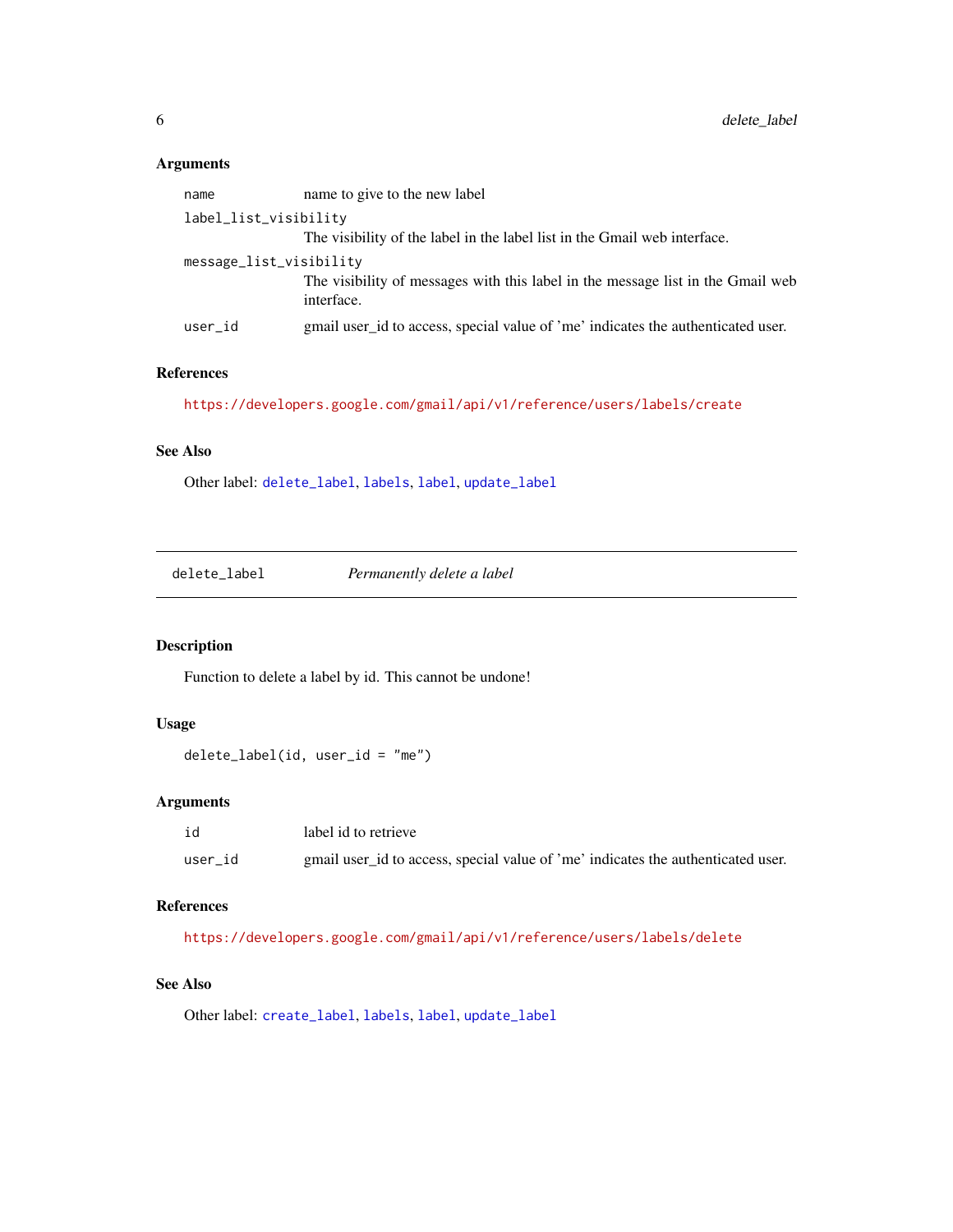<span id="page-6-1"></span><span id="page-6-0"></span>

Function to delete a given message by id. This cannot be undone!

#### Usage

```
delete_message(id, user_id = "me")
```
# Arguments

| id      | message id to access                                                             |
|---------|----------------------------------------------------------------------------------|
| user id | gmail user_id to access, special value of 'me' indicates the authenticated user. |

#### References

<https://developers.google.com/gmail/api/v1/reference/users/messages/delete>

# See Also

Other message: [attachment](#page-2-1), [import\\_message](#page-11-1), [insert\\_message](#page-12-1), [messages](#page-15-1), [message](#page-14-1), [modify\\_message](#page-17-1), [save\\_attachments](#page-20-1), [save\\_attachment](#page-19-1), [send\\_message](#page-21-1), [trash\\_message](#page-24-1), [untrash\\_message](#page-26-1)

# Examples

```
## Not run:
delete_message('12345')
```
## End(Not run)

<span id="page-6-2"></span>delete\_thread *Permanently delete a single thread.*

#### Description

Function to delete a given thread by id. This cannot be undone!

#### Usage

 $delete_{thread(id, user_id = "me")$ 

#### Arguments

| id      | thread id to access                                                              |
|---------|----------------------------------------------------------------------------------|
| user id | gmail user_id to access, special value of 'me' indicates the authenticated user. |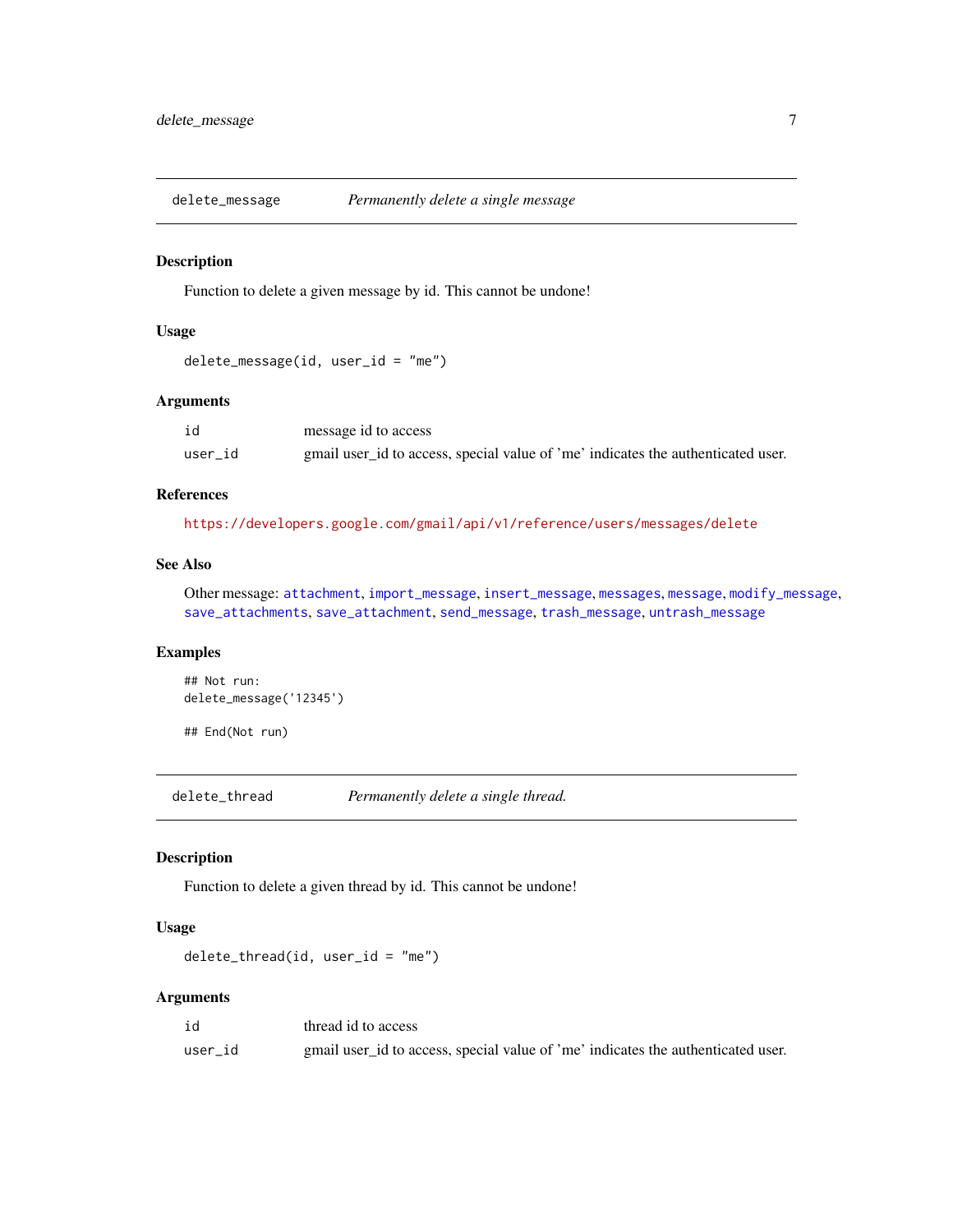# <span id="page-7-0"></span>References

<https://developers.google.com/gmail/api/v1/reference/users/threads/delete>

#### See Also

Other thread: [modify\\_thread](#page-18-1), [threads](#page-23-1), [thread](#page-22-1), [trash\\_thread](#page-25-1), [untrash\\_thread](#page-26-2)

#### Examples

```
## Not run:
delete_thread(12345)
```
## End(Not run)

<span id="page-7-1"></span>draft *Get a single draft*

#### Description

Function to retrieve a given draft by <-

#### Usage

```
draff(id, user_id = "me", format = c("full", "minimal", "raw")
```
#### Arguments

| id      | draft id to access                                                               |
|---------|----------------------------------------------------------------------------------|
| user id | gmail user id to access, special value of 'me' indicates the authenticated user. |
| format  | format of the draft returned                                                     |

# References

<https://developers.google.com/gmail/api/v1/reference/users/drafts/get>

# See Also

Other draft: [drafts](#page-8-1), [send\\_draft](#page-21-2)

## Examples

```
## Not run:
my_draft = draft('12345')
## End(Not run)
```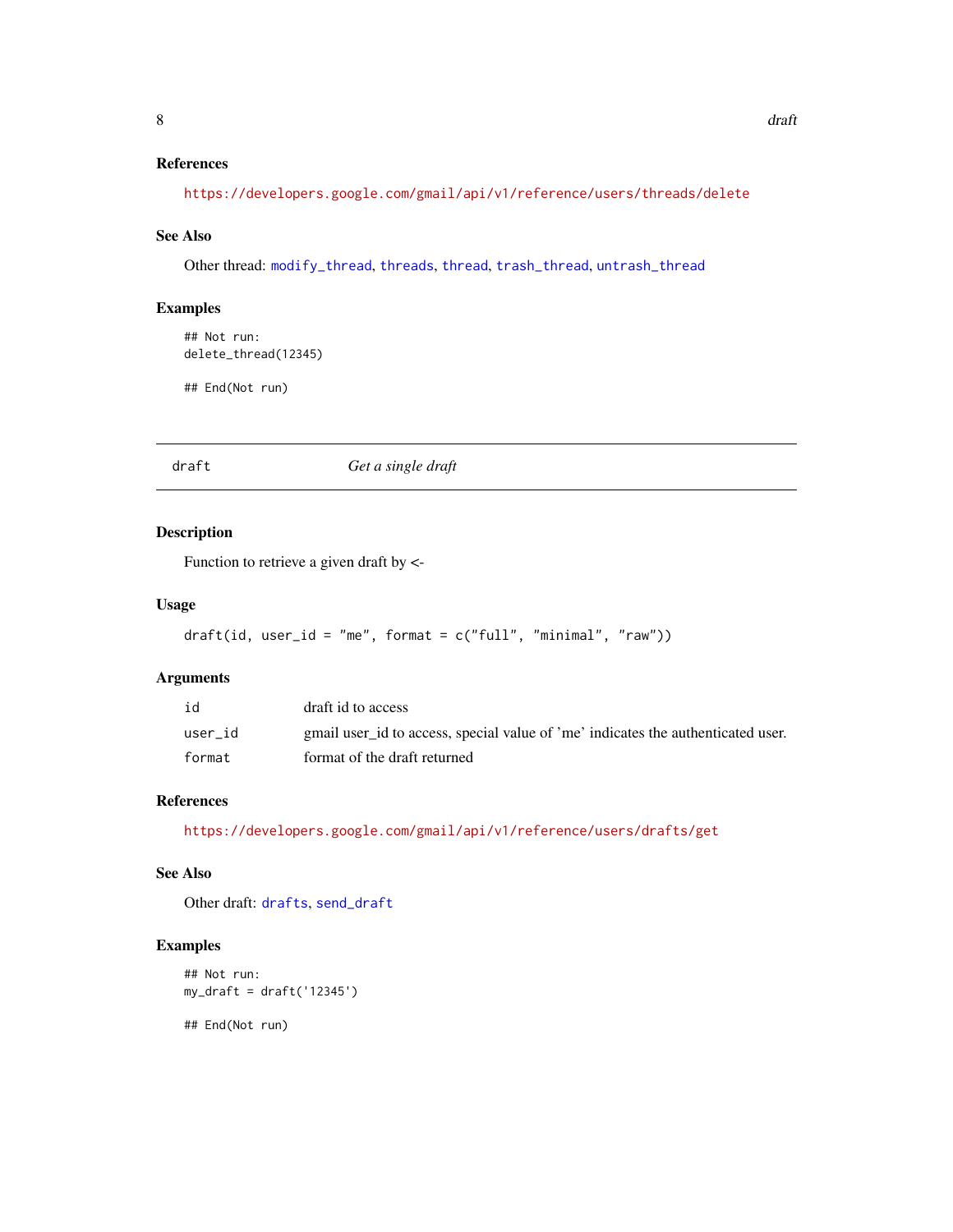<span id="page-8-1"></span><span id="page-8-0"></span>

Get a list of drafts possibly matching a given query string.

# Usage

drafts(num\_results = NULL, page\_token = NULL, user\_id = "me")

#### Arguments

| num results | the number of results to return.                                                 |
|-------------|----------------------------------------------------------------------------------|
| page_token  | retrieve a specific page of results                                              |
| user id     | gmail user id to access, special value of 'me' indicates the authenticated user. |

#### References

<https://developers.google.com/gmail/api/v1/reference/users/drafts/list>

# See Also

Other draft: [draft](#page-7-1), [send\\_draft](#page-21-2)

# Examples

```
## Not run:
my\_drafts = drafts()first_10_drafts = drafts(10)
## End(Not run)
```
gmailr gmailr *makes gmail access easy.*

## Description

gmailr provides an interface to the gmail api <https://developers.google.com/gmail/api/>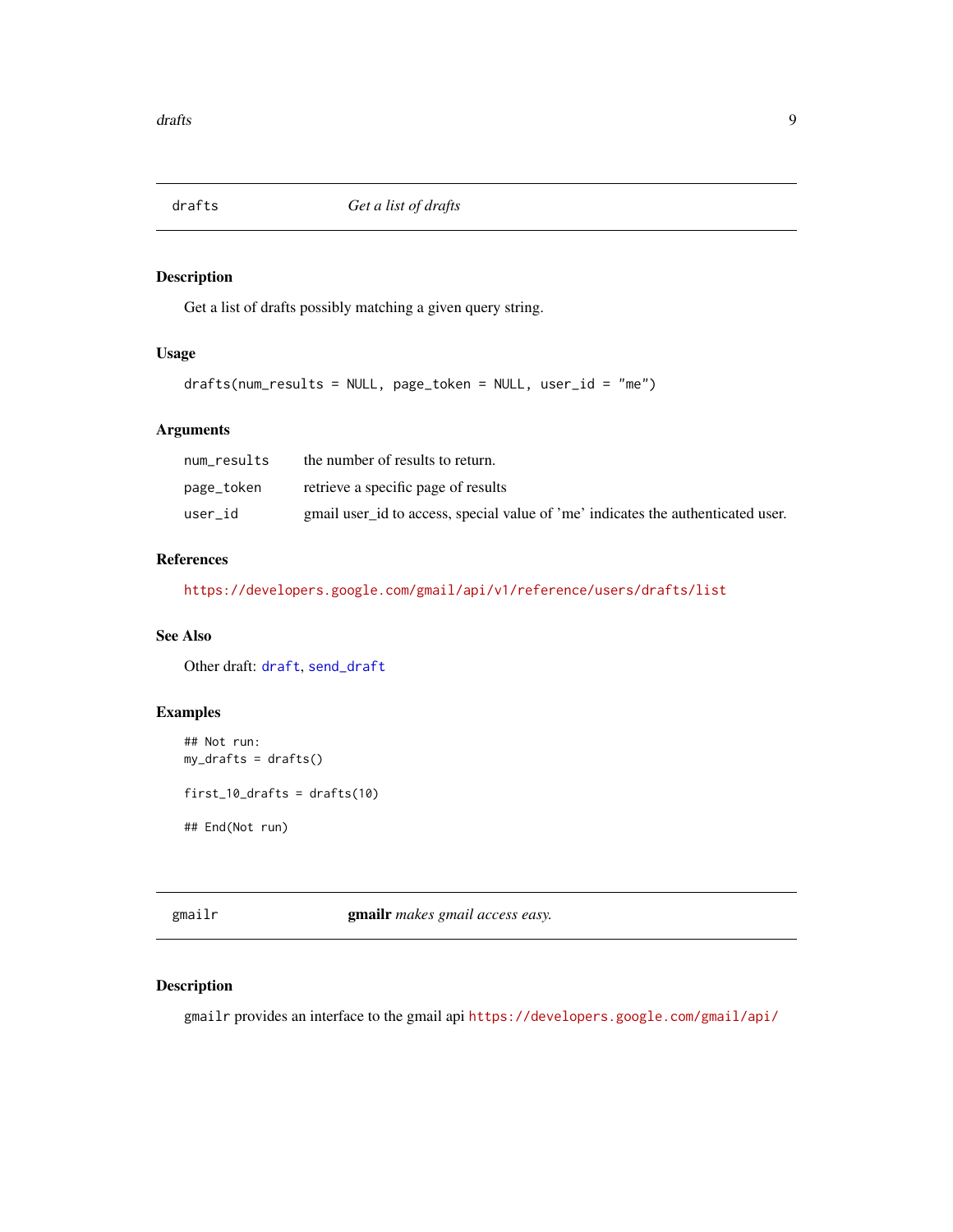<span id="page-9-0"></span>

Setup oauth authentication for your gmail

#### Usage

```
gmail_auth(scope = c("read_only", "modify", "compose", "full"), id = the$id,
  secret = the$secret, secret_file = NULL)
```
# Arguments

| scope       | the authentication scope to use                                       |
|-------------|-----------------------------------------------------------------------|
| id          | the client id to use for authentication                               |
| secret      | the client secret to use for authentication                           |
| secret_file | the secret json file downloaded from https://console.cloud.google.com |

#### See Also

use\_secret\_file to set the default id and secret to a different value than the default.

## Examples

```
## Not run:
gmail_auth("compose")
```
## End(Not run)

history *Retrieve change history for the inbox*

# Description

Retrieves the history results in chronological order

#### Usage

```
history(start_history_id = NULL, num_results = NULL, label_id = NULL,
 page_token = NULL, user_id = "me")
```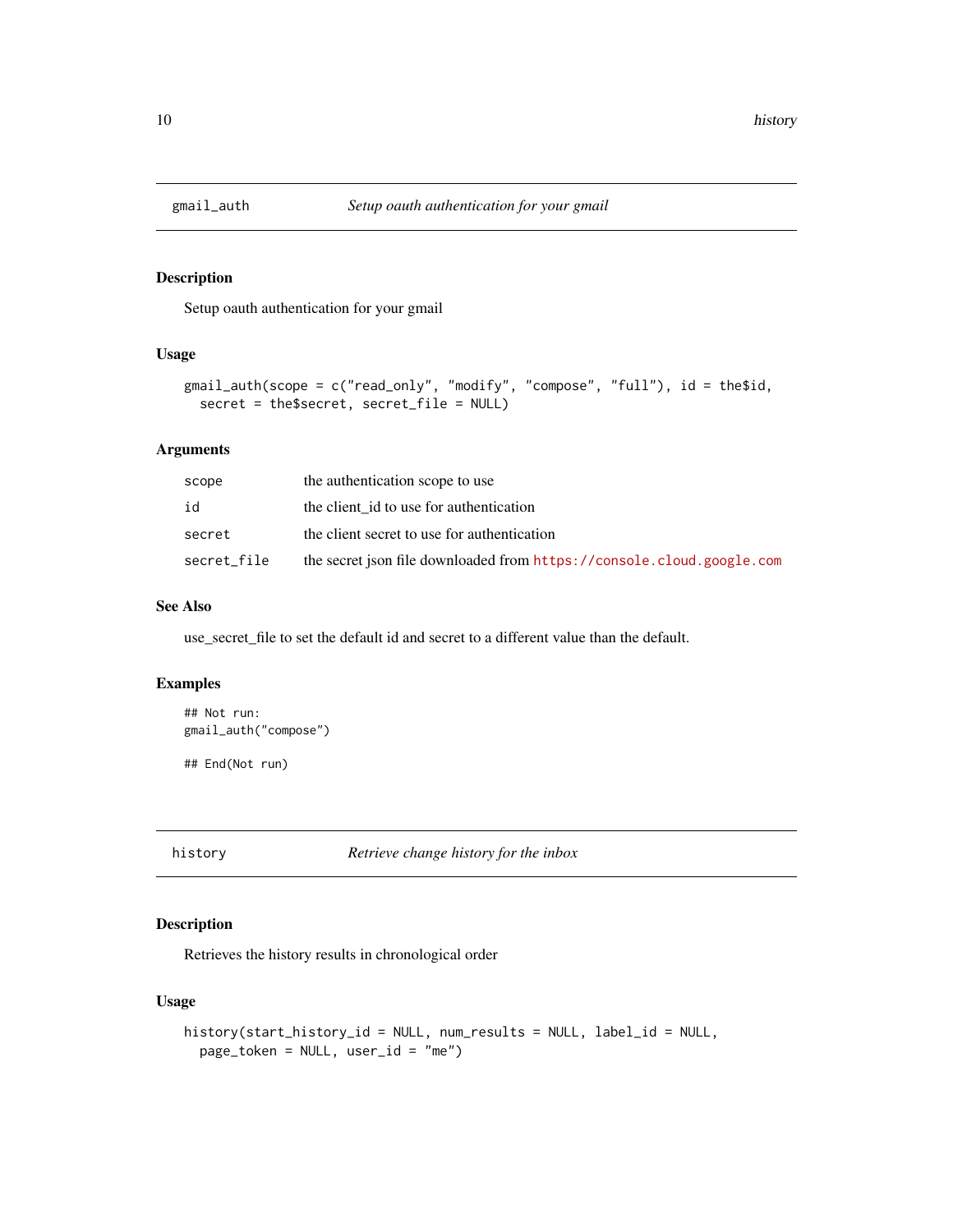# <span id="page-10-0"></span>Arguments

| start_history_id |                                                                                                                    |
|------------------|--------------------------------------------------------------------------------------------------------------------|
|                  | the point to start the history. The historyId can be obtained from a message,<br>thread or previous list response. |
| num_results      | the number of results to return, max per page is 100                                                               |
| label_id         | filter history only for this label                                                                                 |
| page_token       | retrieve a specific page of results                                                                                |
| user_id          | gmail user_id to access, special value of 'me' indicates the authenticated user.                                   |

#### References

<https://developers.google.com/gmail/api/v1/reference/users/history/list>

## Examples

```
## Not run:
my_history = history("10")
```
## End(Not run)

id *Get the id of a gmailr object*

# Description

Get the id of a gmailr object

# Usage

 $id(x, \ldots)$ 

## S3 method for class 'gmail\_messages'  $id(x, what = c("message_id", "thread_id"), ...)$ 

## Arguments

| $\mathsf{x}$            | the object from which to retrieve the id |
|-------------------------|------------------------------------------|
| $\cdot$ $\cdot$ $\cdot$ | other parameters passed to methods       |
| what                    | the type of id to return                 |

# Examples

```
## Not run:
id(my_message)
id(my_draft)
```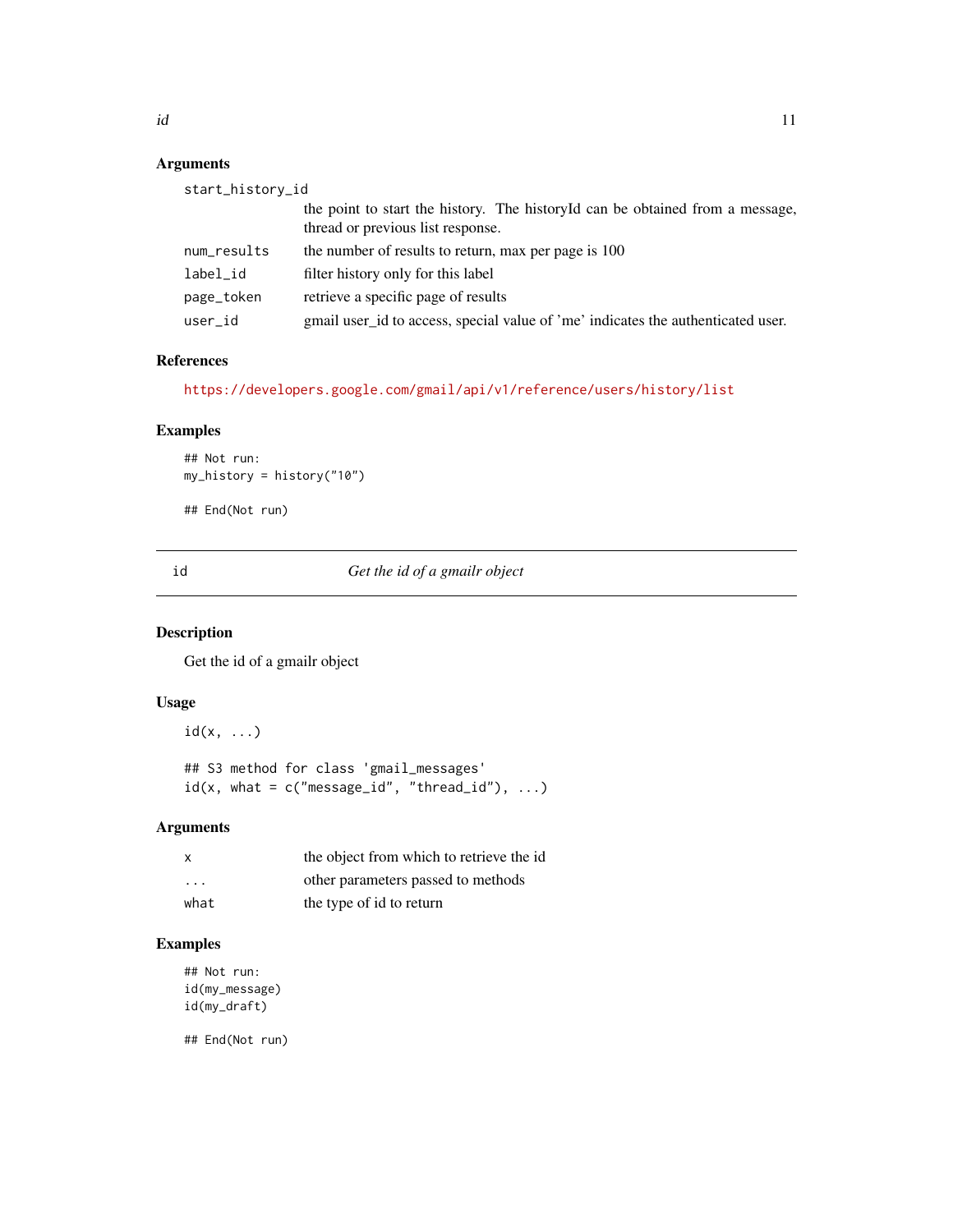<span id="page-11-1"></span><span id="page-11-0"></span>

Import a message into the gmail mailbox from a mime message

#### Usage

```
import_message(mail, label_ids, type = c("multipart", "media", "resumable"),
  internal_date_source = c("dateHeader", "recievedTime"), user_id = "me")
```
#### Arguments

| mail                 | mime mail message created by mime                                                                |
|----------------------|--------------------------------------------------------------------------------------------------|
| label_ids            | optional label ids to apply to the message                                                       |
| type                 | the type of upload to perform                                                                    |
| internal_date_source |                                                                                                  |
|                      | whether to date the object based on the date of the message or when it was<br>received by gmail. |
| user_id              | gmail user_id to access, special value of 'me' indicates the authenticated user.                 |
|                      |                                                                                                  |

#### References

<https://developers.google.com/gmail/api/v1/reference/users/messages/import>

# See Also

```
Other message: attachment, delete_message, insert_message, messages, message, modify_message,
save_attachments, save_attachment, send_message, trash_message, untrash_message
```
#### Examples

```
## Not run:
import_message(mime(From="you@me.com", To="any@one.com",
                          Subject="hello", "how are you doing?"))
```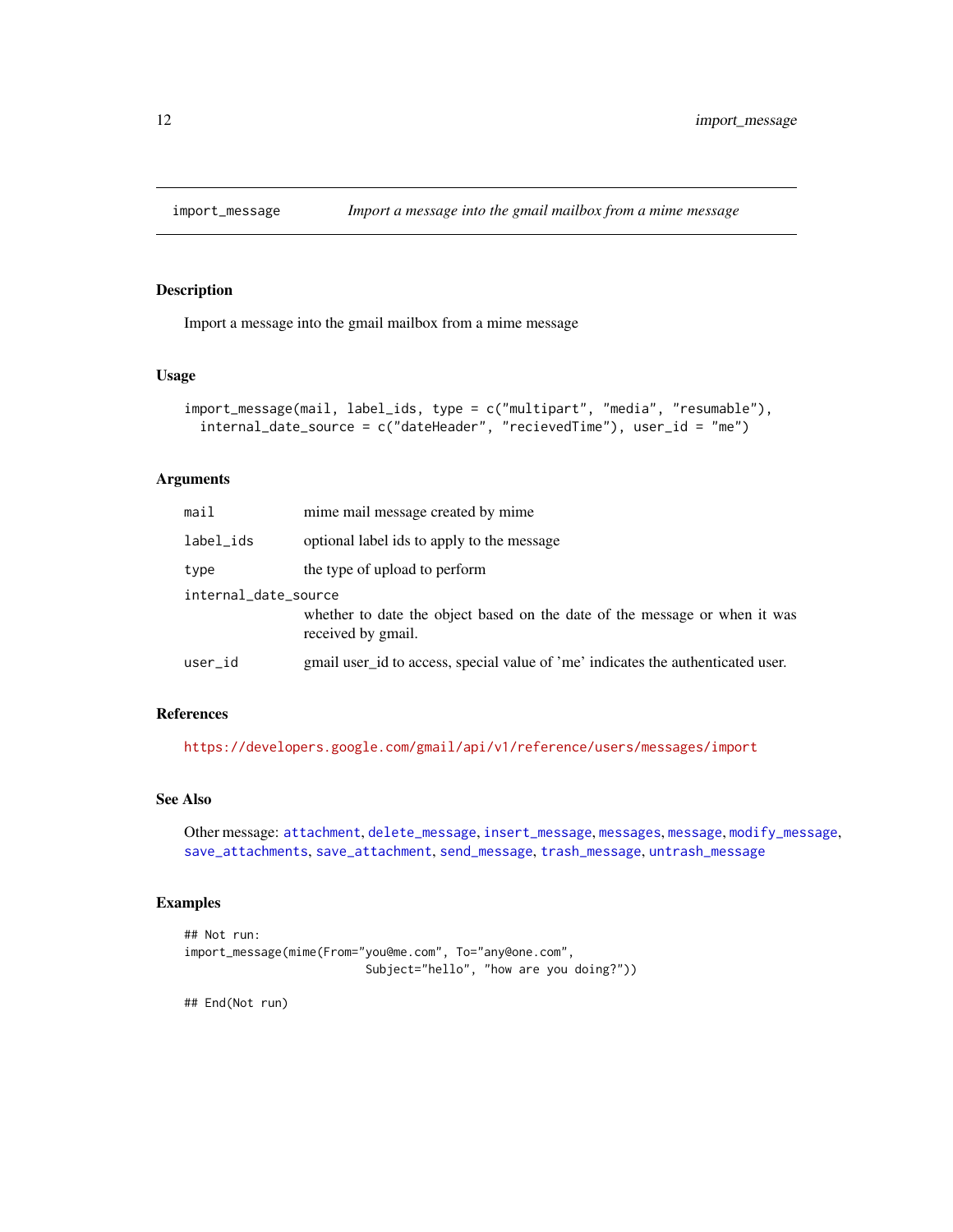<span id="page-12-1"></span><span id="page-12-0"></span>

Insert a message into the gmail mailbox from a mime message

#### Usage

```
insert_message(mail, label_ids, type = c("multipart", "media", "resumable"),
 internal_date_source = c("dateHeader", "recievedTime"), user_id = "me")
```
#### Arguments

| mail                 | mime mail message created by mime                                                                |  |
|----------------------|--------------------------------------------------------------------------------------------------|--|
| label_ids            | optional label ids to apply to the message                                                       |  |
| type                 | the type of upload to perform                                                                    |  |
| internal_date_source |                                                                                                  |  |
|                      | whether to date the object based on the date of the message or when it was<br>received by gmail. |  |
| user_id              | gmail user id to access, special value of 'me' indicates the authenticated user.                 |  |
|                      |                                                                                                  |  |

#### References

<https://developers.google.com/gmail/api/v1/reference/users/messages/insert>

# See Also

```
Other message: attachment, delete_message, import_message, messages, message, modify_message,
save_attachments, save_attachment, send_message, trash_message, untrash_message
```
#### Examples

```
## Not run:
insert_message(mime(From="you@me.com", To="any@one.com",
                          Subject="hello", "how are you doing?"))
```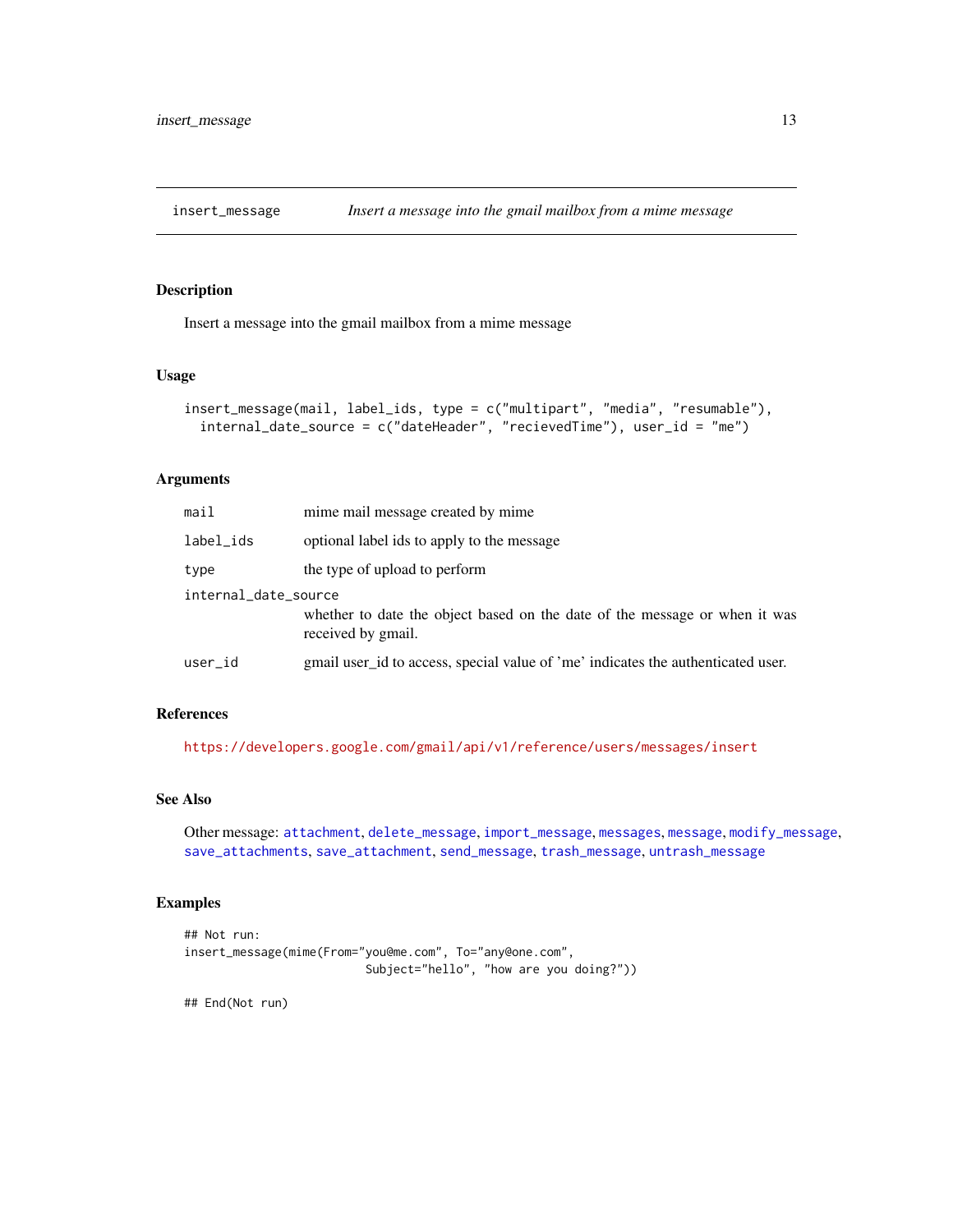<span id="page-13-2"></span><span id="page-13-0"></span>

Get a specific label by id and user\_id.

## Usage

 $label(id, user_id = "me")$ 

## Arguments

| id      | label id to retrieve                                                             |
|---------|----------------------------------------------------------------------------------|
| user id | gmail user id to access, special value of 'me' indicates the authenticated user. |

# References

<https://developers.google.com/gmail/api/v1/reference/users/labels/get>

# See Also

Other label: [create\\_label](#page-4-1), [delete\\_label](#page-5-1), [labels](#page-13-1), [update\\_label](#page-27-1)

<span id="page-13-1"></span>

| labels | Get a list of all labels |  |
|--------|--------------------------|--|
|--------|--------------------------|--|

# Description

Get a list of all labels for a user.

#### Usage

 $labels(user_id = "me")$ 

## Arguments

user\_id gmail user\_id to access, special value of 'me' indicates the authenticated user.

### References

<https://developers.google.com/gmail/api/v1/reference/users/labels/list>

# See Also

Other label: [create\\_label](#page-4-1), [delete\\_label](#page-5-1), [label](#page-13-2), [update\\_label](#page-27-1)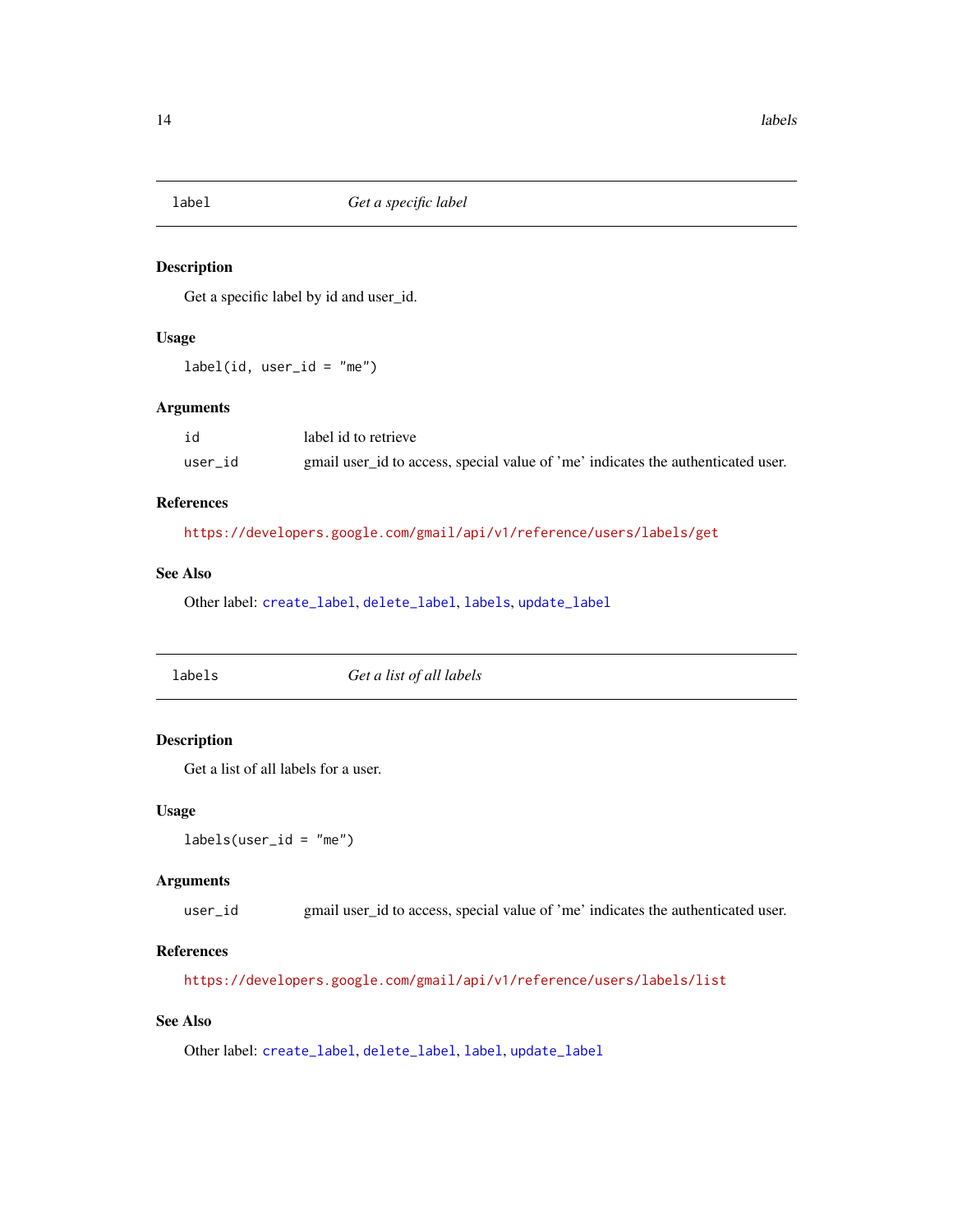## <span id="page-14-0"></span>last\_response 15

#### Examples

```
## Not run:
my_labels = labels()
```
## End(Not run)

last\_response *Response from the last query*

#### Description

Response from the last query

## Usage

last\_response()

<span id="page-14-1"></span>message *Get a single message*

## Description

Function to retrieve a given message by id

#### Usage

```
message(id, user_id = "me", format = c("full", "metadata", "minimal",
  "raw")
```
# Arguments

| id      | message id to access                                                             |
|---------|----------------------------------------------------------------------------------|
| user id | gmail user_id to access, special value of 'me' indicates the authenticated user. |
| format  | format of the message returned                                                   |

# References

<https://developers.google.com/gmail/api/v1/reference/users/messages>

#### See Also

Other message: [attachment](#page-2-1), [delete\\_message](#page-6-1), [import\\_message](#page-11-1), [insert\\_message](#page-12-1), [messages](#page-15-1), [modify\\_message](#page-17-1), [save\\_attachments](#page-20-1), [save\\_attachment](#page-19-1), [send\\_message](#page-21-1), [trash\\_message](#page-24-1), [untrash\\_message](#page-26-1)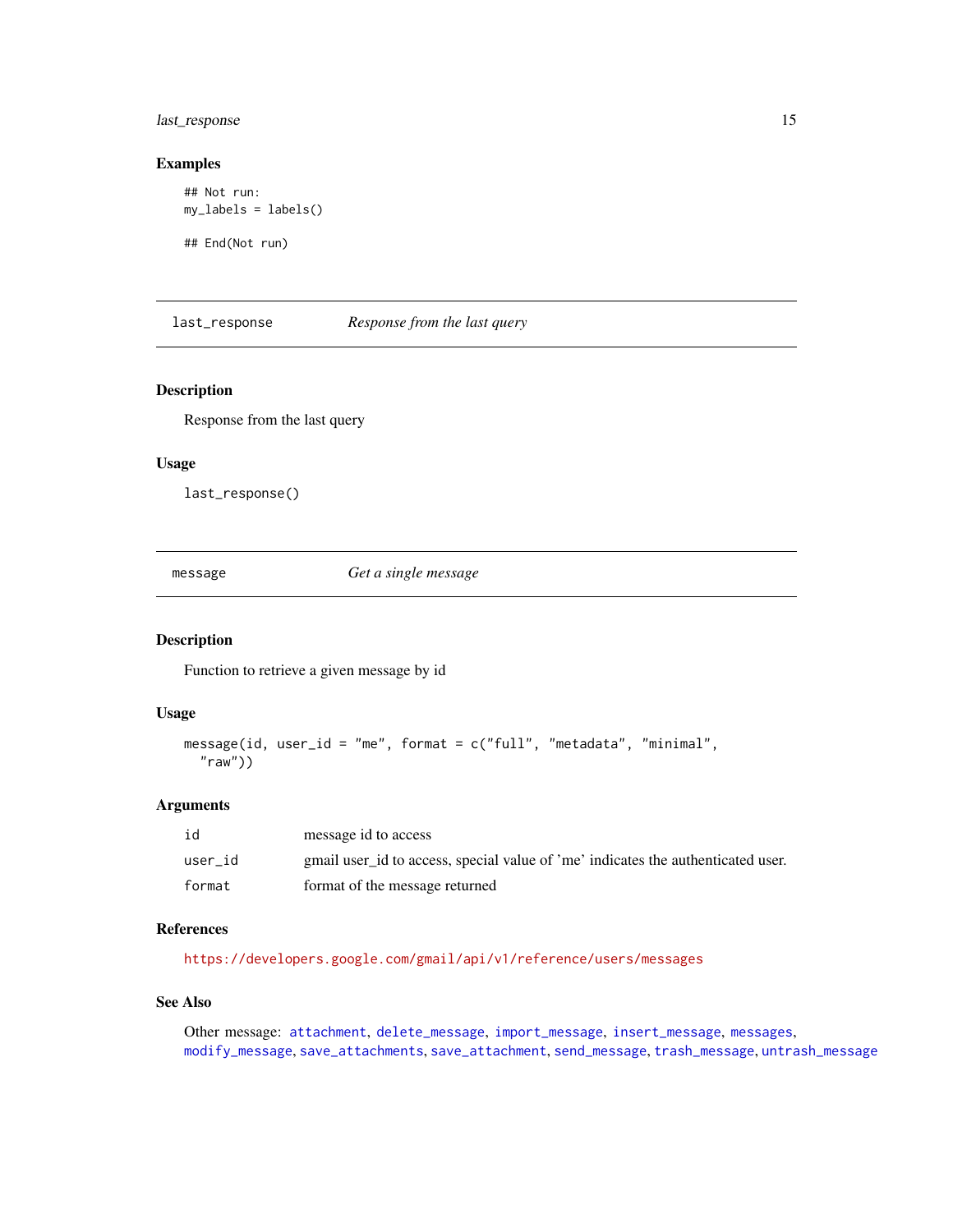#### Examples

```
## Not run:
my_message = message(12345)
## End(Not run)
```
<span id="page-15-1"></span>messages *Get a list of messages*

#### Description

Get a list of messages possibly matching a given query string.

#### Usage

```
messages(search = NULL, num_results = NULL, label_ids = NULL,
  include\_spam\_track = NULL, page\_token = NULL, user_id = "me")
```
#### Arguments

| search             | query to use, same format as gmail search box.                                   |  |
|--------------------|----------------------------------------------------------------------------------|--|
| num_results        | the number of results to return.                                                 |  |
| label_ids          | restrict search to given labels                                                  |  |
| include_spam_trash |                                                                                  |  |
|                    | boolean whether to include the spam and trash folders in the search              |  |
| page_token         | retrieve a specific page of results                                              |  |
| user_id            | gmail user id to access, special value of 'me' indicates the authenticated user. |  |

#### References

<https://developers.google.com/gmail/api/v1/reference/users/messages/list>

## See Also

Other message: [attachment](#page-2-1), [delete\\_message](#page-6-1), [import\\_message](#page-11-1), [insert\\_message](#page-12-1), [message](#page-14-1), [modify\\_message](#page-17-1), [save\\_attachments](#page-20-1), [save\\_attachment](#page-19-1), [send\\_message](#page-21-1), [trash\\_message](#page-24-1), [untrash\\_message](#page-26-1)

# Examples

```
## Not run:
#Search for R, return 10 results using label 1 including spam and trash folders
my_messages = messages("R", 10, "label_1", TRUE)
```
<span id="page-15-0"></span>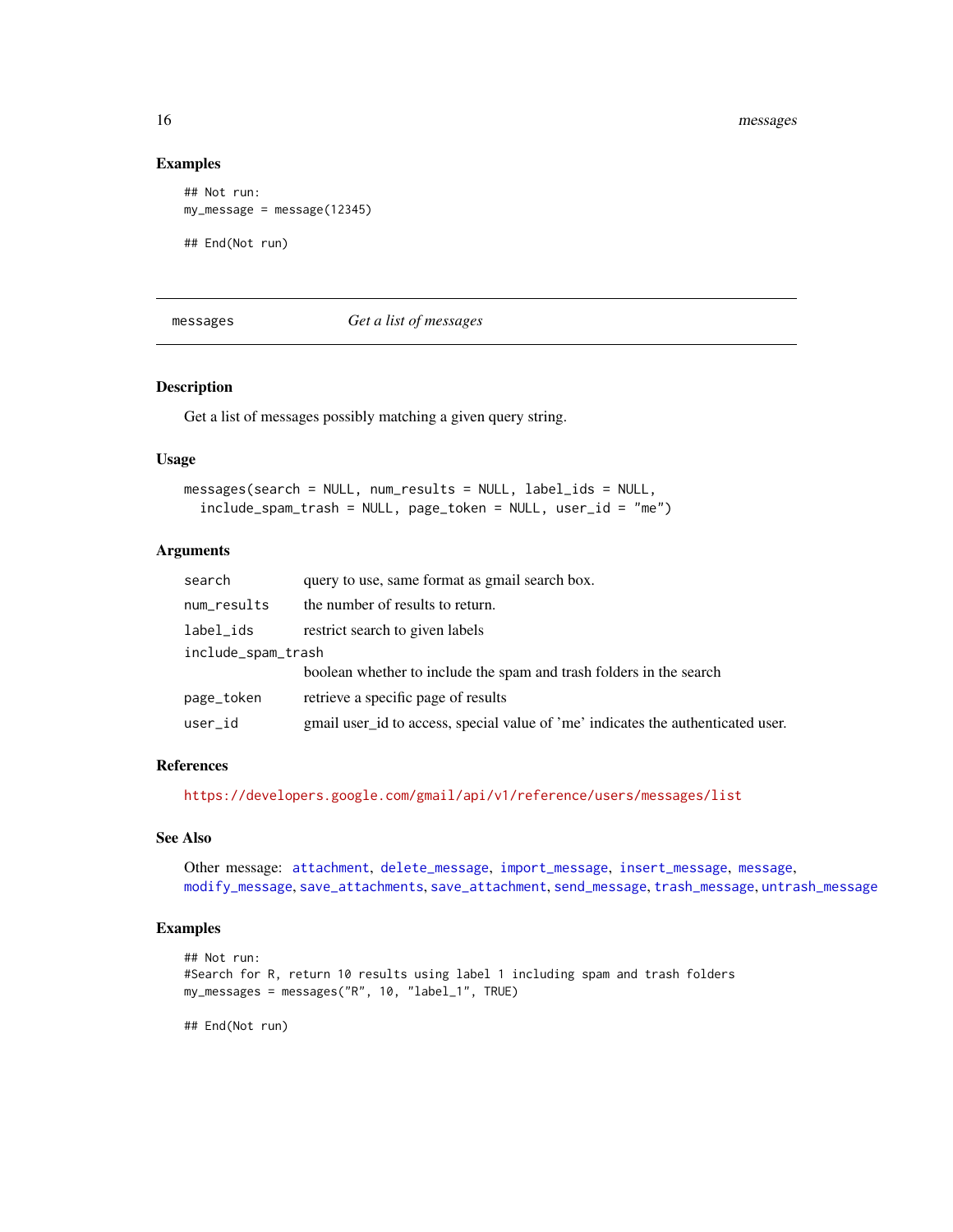<span id="page-16-0"></span>

These functions create a MIME message. They can be created atomically using 'mime()' or iteratively using the various accessors.

#### Usage

```
mime(..., attr = NULL, body = NULL, parts = list())## S3 method for class 'mime'
to(x, vals, \ldots)## S3 method for class 'mime'
from(x, val, ...)## S3 method for class 'mime'
cc(x, vals, ...)## S3 method for class 'mime'
bcc(x, vals, ...)## S3 method for class 'mime'
subject(x, val, ...)
text_body(mime, body, ...)
html_body(mime, body, ...)
attach_part(mime, part, ...)
attach_file(mime, filename, type = NULL, ...)
```
#### Arguments

|       | additional parameters to put in the attr field      |
|-------|-----------------------------------------------------|
| attr  | attributes to pass to the message                   |
| body  | Message body.                                       |
| parts | mime parts to pass to the message.                  |
| X     | the object whose fields you are setting             |
| vals  | one or more values to use, will be joined by commas |
| val   | the value to set                                    |
| mime  | message.                                            |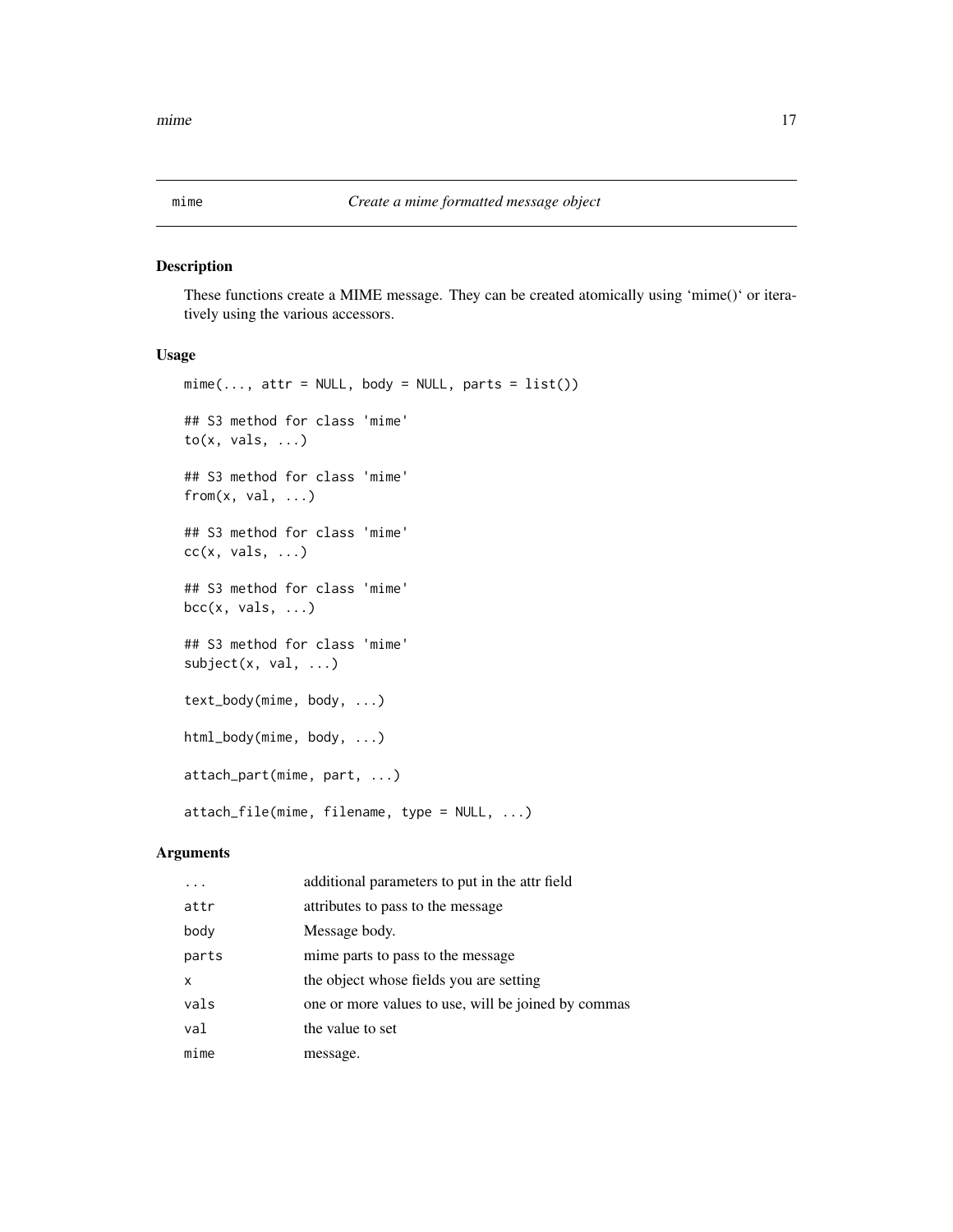<span id="page-17-0"></span>

| part     | Message part to attach         |
|----------|--------------------------------|
| filename | name of file to attach         |
| type     | mime type of the attached file |

# Examples

```
# using the field functions
msg = mine() %>\%from("james.f.hester@gmail.com") %>%
 to("asdf@asdf.com") %>%
 text_body("Test Message")
# alternatively you can set the fields using mime(), however you have
# to use properly formatted MIME names
msg = mime(From="james.f.hester@gmail.com",
                  To="asdf@asdf.com") %>%
       html_body("<b>Test<\b> Message")
```
<span id="page-17-1"></span>

modify\_message *Modify the labels on a message*

#### Description

Function to modify the labels on a given message by id. Note you need to use the label ID as arguments to this function, not the label name.

#### Usage

```
modify_message(id, add_labels = NULL, remove_labels = NULL,
 user_id = "me")
```
#### Arguments

| id         | message id to access                                                             |
|------------|----------------------------------------------------------------------------------|
| add_labels | label IDs to add to the specified message                                        |
|            | remove_labels label IDs to remove from the specified message                     |
| user_id    | gmail user id to access, special value of 'me' indicates the authenticated user. |

#### References

<https://developers.google.com/gmail/api/v1/reference/users/messages/modify>

#### See Also

Other message: [attachment](#page-2-1), [delete\\_message](#page-6-1), [import\\_message](#page-11-1), [insert\\_message](#page-12-1), [messages](#page-15-1), [message](#page-14-1), [save\\_attachments](#page-20-1), [save\\_attachment](#page-19-1), [send\\_message](#page-21-1), [trash\\_message](#page-24-1), [untrash\\_message](#page-26-1)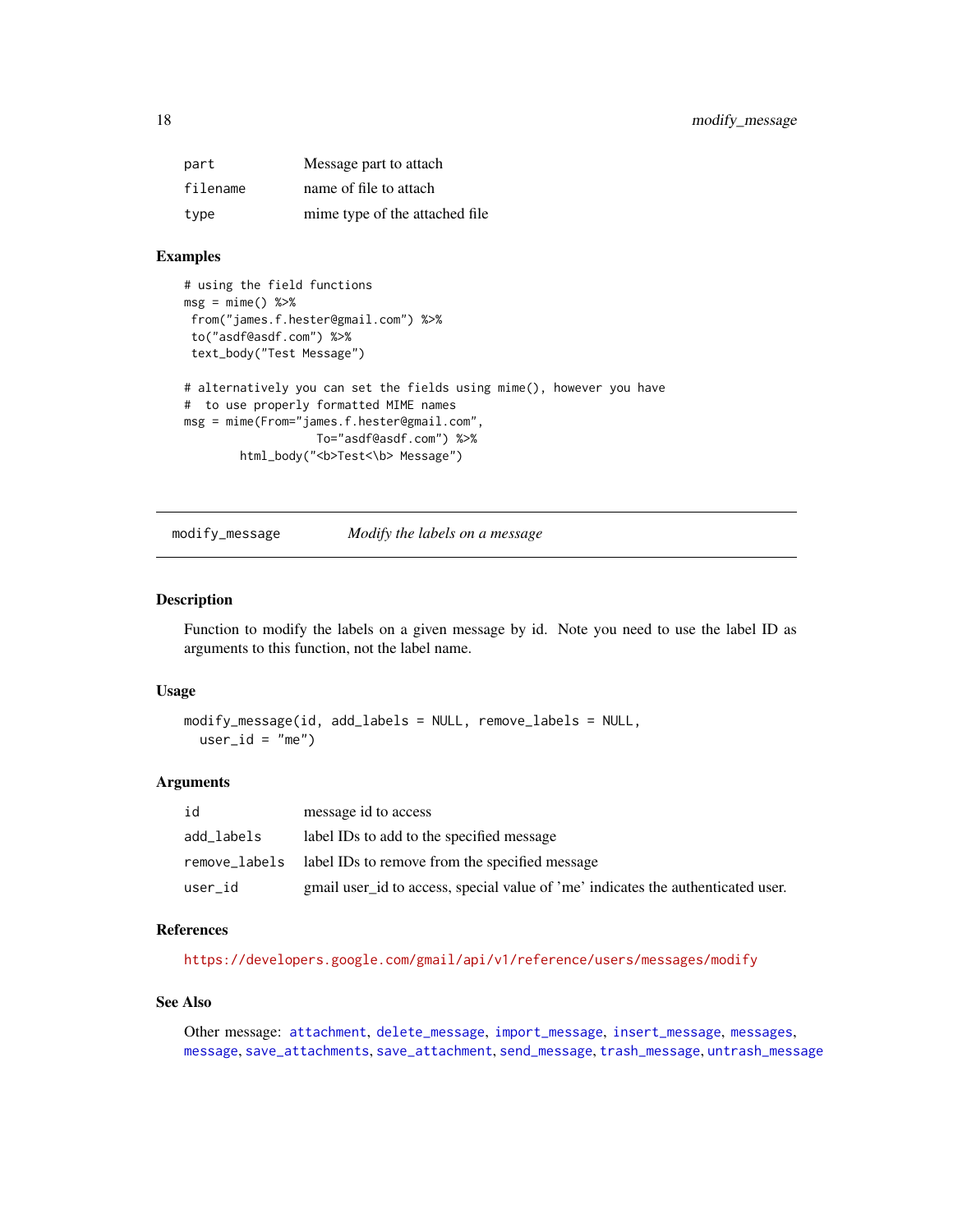## <span id="page-18-0"></span>modify\_thread 19

#### Examples

```
## Not run:
modify_message(12345, add_labels='label_1')
modify_message(12345, remove_labels='label_1')
#add and remove at the same time
modify_message(12345, add_labels='label_2', remove_labels='label_1')
## End(Not run)
```
<span id="page-18-1"></span>modify\_thread *Modify the labels on a thread*

#### Description

Function to modify the labels on a given thread by id.

#### Usage

```
modify_thread(id, add_labels = character(0), remove_labels = character(0),
 user_id = "me")
```
#### Arguments

| id         | thread id to access                                                              |
|------------|----------------------------------------------------------------------------------|
| add_labels | labels to add to the specified thread                                            |
|            | remove_labels labels to remove from the specified thread                         |
| user_id    | gmail user id to access, special value of 'me' indicates the authenticated user. |

#### References

<https://developers.google.com/gmail/api/v1/reference/users/threads/modify>

#### See Also

Other thread: [delete\\_thread](#page-6-2), [threads](#page-23-1), [thread](#page-22-1), [trash\\_thread](#page-25-1), [untrash\\_thread](#page-26-2)

#### Examples

```
## Not run:
modify_thread(12345, add_labels='label_1')
modify_thread(12345, remove_labels='label_1')
#add and remove at the same time
modify_thread(12345, add_labels='label_2', remove_labels='label_1')
```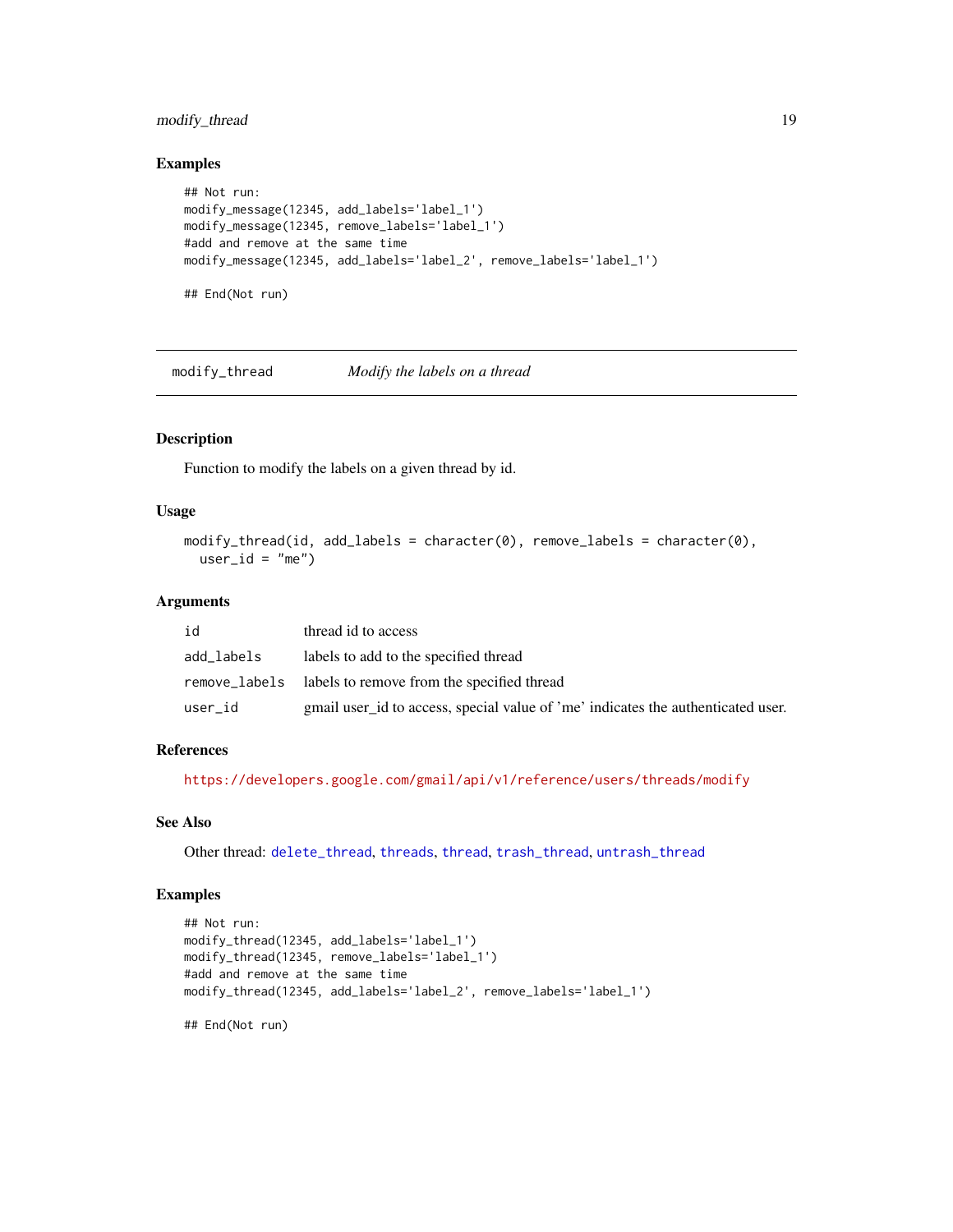<span id="page-19-0"></span>quoted\_printable\_encode

*Encode text using quoted printable*

#### Description

Does no do any line wrapping of the output to 76 characters Implementation derived from the perl MIME::QuotedPrint

#### Usage

quoted\_printable\_encode(data)

#### Arguments

data data to encode

#### References

<http://search.cpan.org/~gaas/MIME-Base64-3.14/QuotedPrint.pm>

<span id="page-19-1"></span>save\_attachment *save the attachment to a file*

# Description

this only works on attachments retrieved with [attachment](#page-2-1). To save an attachment directly from a message see [save\\_attachments](#page-20-1)

#### Usage

save\_attachment(x, filename)

#### Arguments

| x        | attachment to save  |
|----------|---------------------|
| filename | location to save to |

#### See Also

Other message: [attachment](#page-2-1), [delete\\_message](#page-6-1), [import\\_message](#page-11-1), [insert\\_message](#page-12-1), [messages](#page-15-1), [message](#page-14-1), [modify\\_message](#page-17-1), [save\\_attachments](#page-20-1), [send\\_message](#page-21-1), [trash\\_message](#page-24-1), [untrash\\_message](#page-26-1)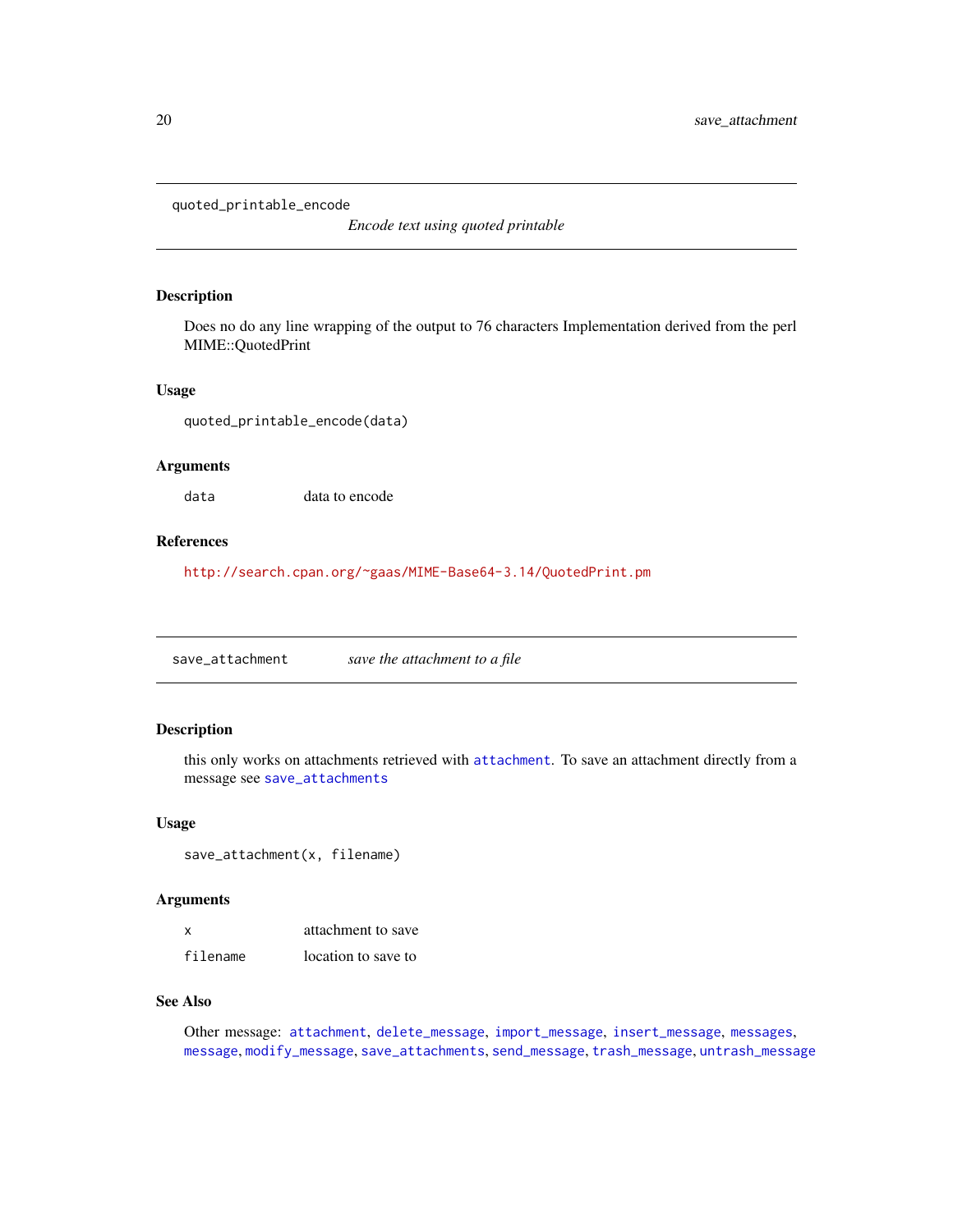## <span id="page-20-0"></span>save\_attachments 21

#### Examples

```
## Not run:
my_attachment = attachment('a32e324b', '12345')
# save attachment to a file
save_attachment(my_attachment, 'photo.jpg')
```
## End(Not run)

<span id="page-20-1"></span>save\_attachments *Save attachments to a message*

#### Description

Function to retrieve and save all of the attachments to a message by id of the message.

#### Usage

```
save_attachments(x, attachment_id = NULL, path = ".", user_id = "me")
```
#### Arguments

|         | message with attachment                                                             |
|---------|-------------------------------------------------------------------------------------|
|         | attachment id id of the attachment to save, if none specified saves all attachments |
| path    | where to save the attachments                                                       |
| user id | gmail user id to access, special value of 'me' indicates the authenticated user.    |

#### References

[https://developers.google.com/gmail/api/v1/reference/users/messages/attachments/](https://developers.google.com/gmail/api/v1/reference/users/messages/attachments/get) [get](https://developers.google.com/gmail/api/v1/reference/users/messages/attachments/get)

#### See Also

```
Other message: attachment, delete_message, import_message, insert_message, messages,
message, modify_message, save_attachment, send_message, trash_message, untrash_message
```
#### Examples

```
## Not run:
# save all attachments
save_attachments(my_message)
# save a specific attachment
save_attachments(my_message, 'a32e324b')
```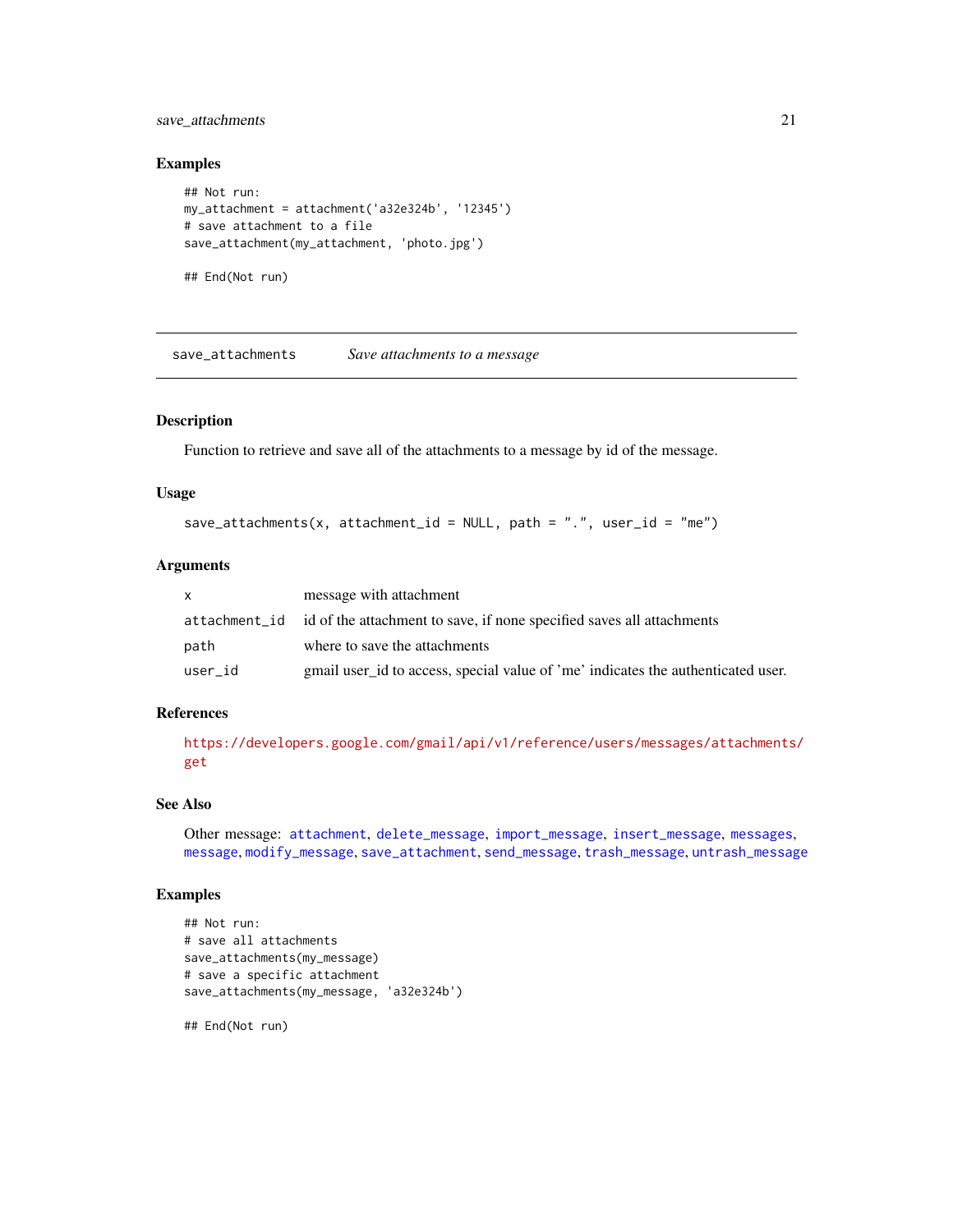<span id="page-21-2"></span><span id="page-21-0"></span>send\_draft *Send a draft*

## Description

Send a draft to the recipients in the To, CC, and Bcc headers.

#### Usage

send\_draft(draft, user\_id = "me")

#### Arguments

| draft   | the draft to send                                                                |
|---------|----------------------------------------------------------------------------------|
| user id | gmail user_id to access, special value of 'me' indicates the authenticated user. |

#### References

<https://developers.google.com/gmail/api/v1/reference/users/drafts/send>

#### See Also

Other draft: [drafts](#page-8-1), [draft](#page-7-1)

# Examples

```
## Not run:
draft <- create_draft(mime(From="you@me.com", To="any@one.com",
                      Subject="hello", "how are you doing?"))
send_draft(draft)
```
## End(Not run)

<span id="page-21-1"></span>send\_message *Send a message from a mime message*

# Description

Send a message from a mime message

#### Usage

```
send_message(mail, type = c("multipart", "media", "resumable"),
  thread_id = NULL, user_id = "me")
```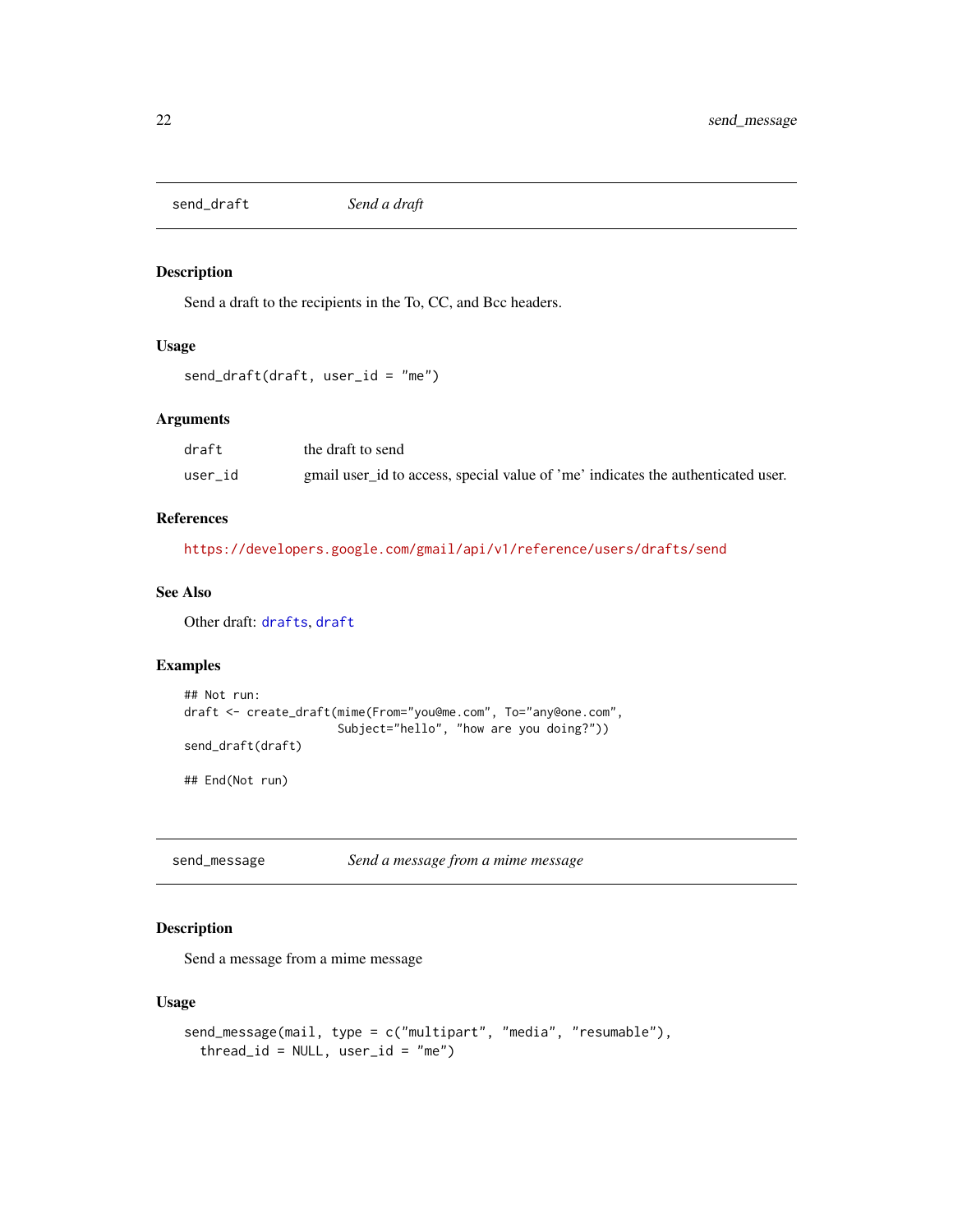#### <span id="page-22-0"></span>thread 23

#### Arguments

| mail      | mime mail message created by mime                                                |
|-----------|----------------------------------------------------------------------------------|
| type      | the type of upload to perform                                                    |
| thread id | the id of the thread to send from.                                               |
| user_id   | gmail user id to access, special value of 'me' indicates the authenticated user. |

# References

<https://developers.google.com/gmail/api/v1/reference/users/messages/send>

#### See Also

```
Other message: attachment, delete_message, import_message, insert_message, messages,
message, modify_message, save_attachments, save_attachment, trash_message, untrash_message
```
#### Examples

```
## Not run:
send_message(mime(from="you@me.com", to="any@one.com",
                          subject="hello", "how are you doing?"))
```
## End(Not run)

<span id="page-22-1"></span>thread *Get a single thread*

#### Description

Function to retrieve a given thread by id

#### Usage

thread(id, user\_id =  $"me"$ )

#### Arguments

| id      | thread id to access                                                              |
|---------|----------------------------------------------------------------------------------|
| user id | gmail user_id to access, special value of 'me' indicates the authenticated user. |

#### References

<https://developers.google.com/gmail/api/v1/reference/users/threads>

#### See Also

Other thread: [delete\\_thread](#page-6-2), [modify\\_thread](#page-18-1), [threads](#page-23-1), [trash\\_thread](#page-25-1), [untrash\\_thread](#page-26-2)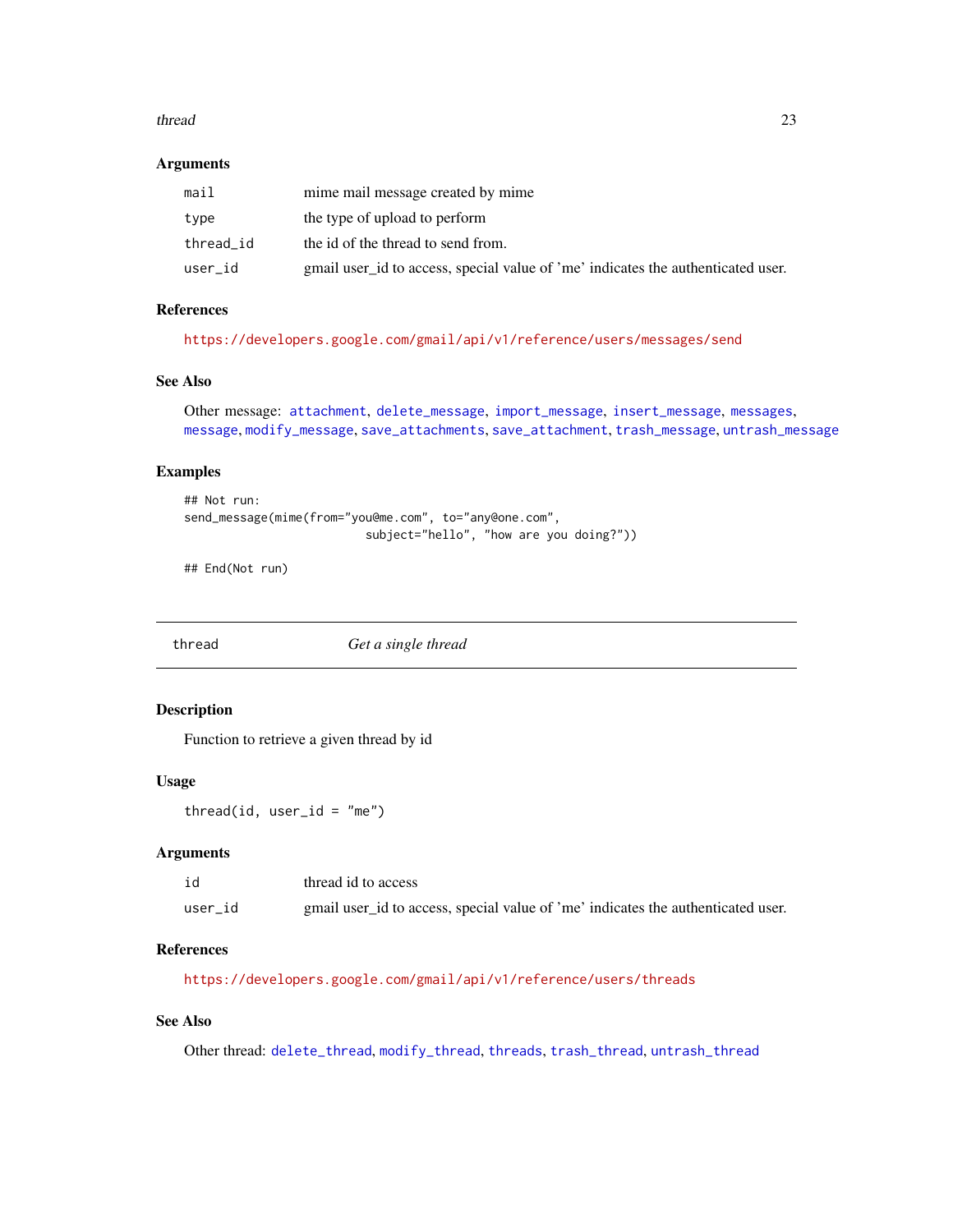24 threads and the contract of the contract of the contract of the contract of the contract of the contract of the contract of the contract of the contract of the contract of the contract of the contract of the contract of

#### Examples

```
## Not run:
my_thread = thread(12345)
## End(Not run)
```
<span id="page-23-1"></span>threads *Get a list of threads*

#### Description

Get a list of threads possibly matching a given query string.

## Usage

```
threads(search = NULL, num_results = NULL, page_token = NULL,
 label_ids = NULL, include_spam_trash = NULL, user_id = "me")
```
# Arguments

| search             | query to use, same format as gmail search box.                                   |  |  |
|--------------------|----------------------------------------------------------------------------------|--|--|
| num_results        | the number of results to return.                                                 |  |  |
| page_token         | retrieve a specific page of results                                              |  |  |
| label_ids          | restrict search to given labels                                                  |  |  |
| include_spam_trash |                                                                                  |  |  |
|                    | boolean whether to include the spam and trash folders in the search              |  |  |
| user_id            | gmail user id to access, special value of 'me' indicates the authenticated user. |  |  |

#### References

<https://developers.google.com/gmail/api/v1/reference/users/threads/list>

# See Also

Other thread: [delete\\_thread](#page-6-2), [modify\\_thread](#page-18-1), [thread](#page-22-1), [trash\\_thread](#page-25-1), [untrash\\_thread](#page-26-2)

#### Examples

```
## Not run:
my_threads = threads()
first_10_threads = threads(10)
## End(Not run)
```
<span id="page-23-0"></span>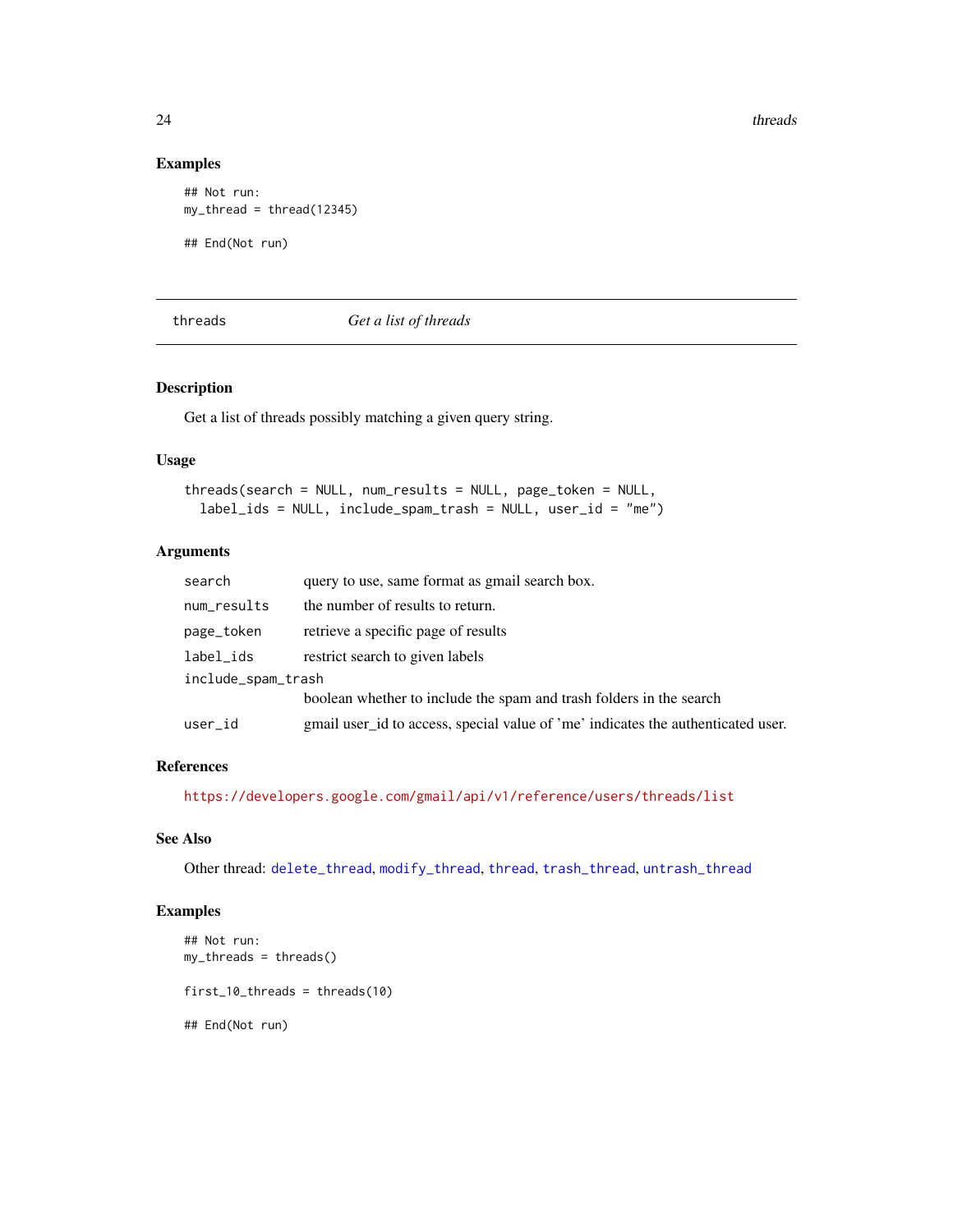<span id="page-24-0"></span>Methods to get values from message or drafts

## Usage

to(x, ...)  $from(x, \ldots)$  $cc(x, \ldots)$  $bcc(x, \ldots)$  $date(x, \ldots)$ subject(x, ...)

#### Arguments

| x        | the object from which to get or set the field |
|----------|-----------------------------------------------|
| $\cdots$ | other parameters passed to methods            |

<span id="page-24-1"></span>trash\_message *Send a single message to the trash*

## Description

Function to trash a given message by id. This can be undone by [untrash\\_message](#page-26-1).

### Usage

```
trash_message(id, user_id = "me")
```
#### Arguments

| id      | message id to access                                                             |
|---------|----------------------------------------------------------------------------------|
| user id | gmail user_id to access, special value of 'me' indicates the authenticated user. |

#### References

<https://developers.google.com/gmail/api/v1/reference/users/messages/trash>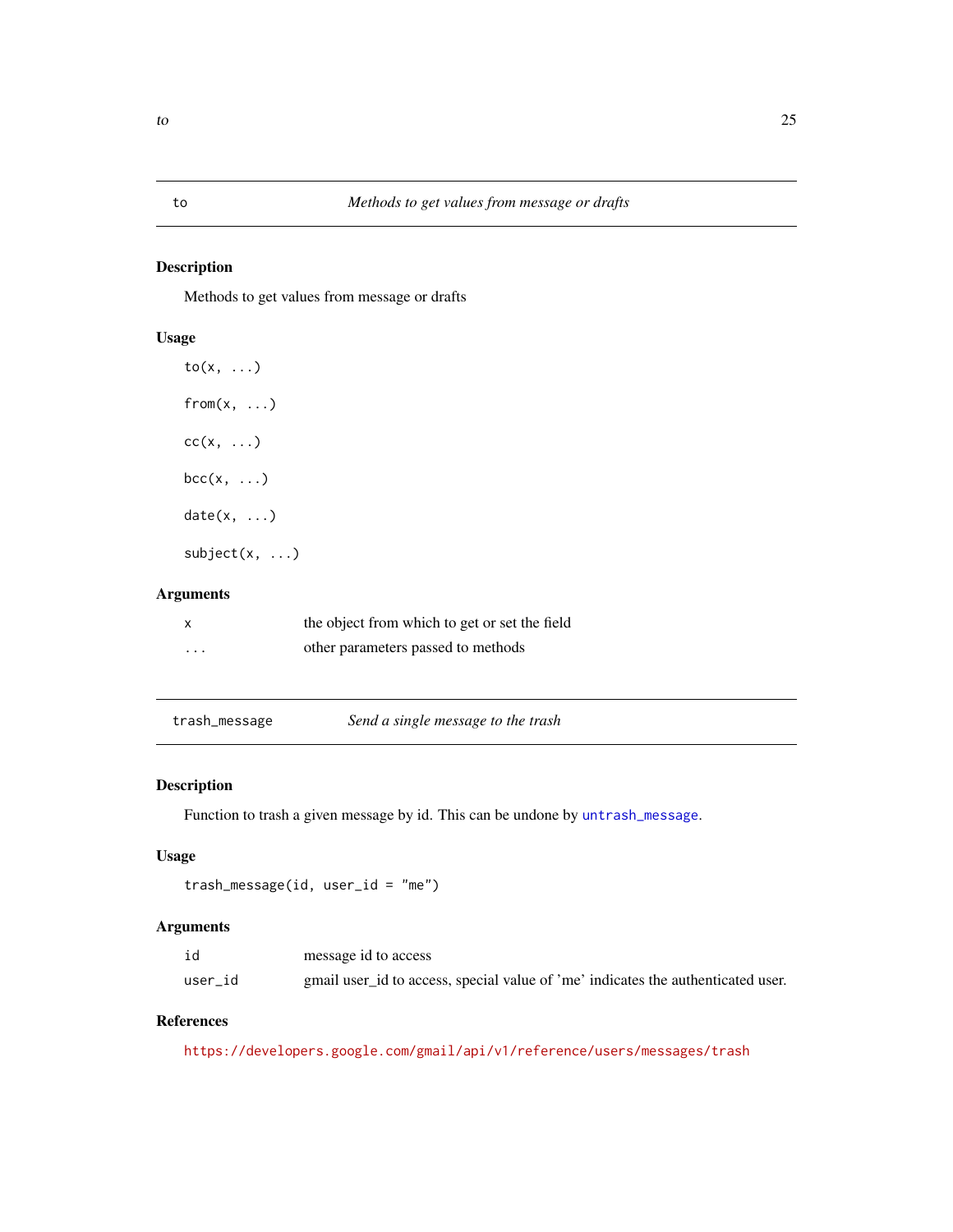# See Also

Other message: [attachment](#page-2-1), [delete\\_message](#page-6-1), [import\\_message](#page-11-1), [insert\\_message](#page-12-1), [messages](#page-15-1), [message](#page-14-1), [modify\\_message](#page-17-1), [save\\_attachments](#page-20-1), [save\\_attachment](#page-19-1), [send\\_message](#page-21-1), [untrash\\_message](#page-26-1)

#### Examples

```
## Not run:
trash_message('12345')
```
## End(Not run)

<span id="page-25-1"></span>trash\_thread *Send a single thread to the trash*

#### Description

Function to trash a given thread by id. This can be undone by [untrash\\_thread](#page-26-2).

#### Usage

 $transh_{\text{thread}}(id, user_id = "me")$ 

#### Arguments

| id      | thread id to access                                                              |
|---------|----------------------------------------------------------------------------------|
| user id | gmail user_id to access, special value of 'me' indicates the authenticated user. |

#### References

<https://developers.google.com/gmail/api/v1/reference/users/threads/trash>

#### See Also

Other thread: [delete\\_thread](#page-6-2), [modify\\_thread](#page-18-1), [threads](#page-23-1), [thread](#page-22-1), [untrash\\_thread](#page-26-2)

#### Examples

```
## Not run:
trash_thread(12345)
```
<span id="page-25-0"></span>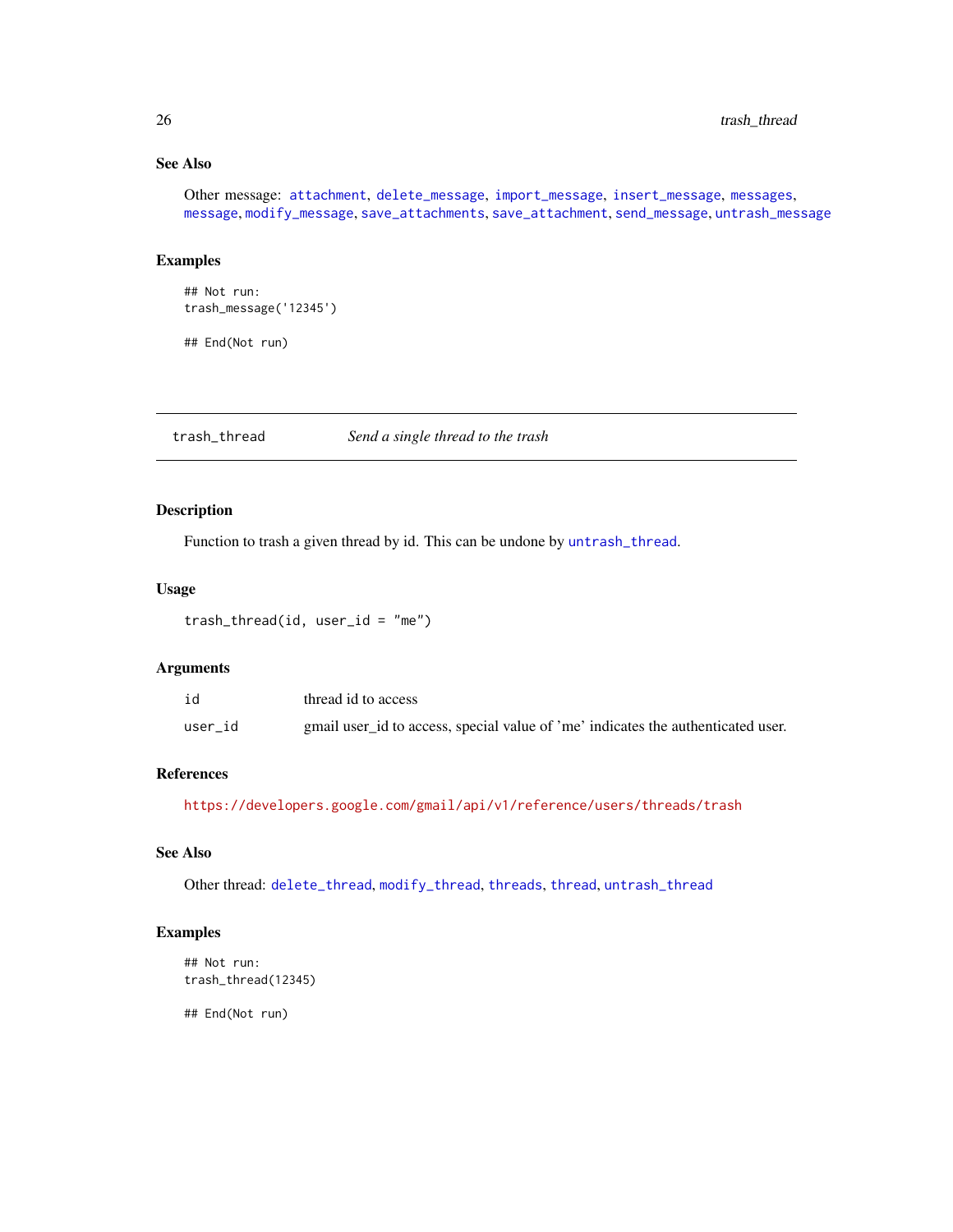<span id="page-26-1"></span><span id="page-26-0"></span>

Function to trash a given message by id. This can be undone by [untrash\\_message](#page-26-1).

#### Usage

```
untrash_message(id, user_id = "me")
```
#### Arguments

| id      | message id to access                                                             |
|---------|----------------------------------------------------------------------------------|
| user id | gmail user_id to access, special value of 'me' indicates the authenticated user. |

#### References

<https://developers.google.com/gmail/api/v1/reference/users/messages/trash>

# See Also

Other message: [attachment](#page-2-1), [delete\\_message](#page-6-1), [import\\_message](#page-11-1), [insert\\_message](#page-12-1), [messages](#page-15-1), [message](#page-14-1), [modify\\_message](#page-17-1), [save\\_attachments](#page-20-1), [save\\_attachment](#page-19-1), [send\\_message](#page-21-1), [trash\\_message](#page-24-1)

# Examples

```
## Not run:
untrash_message('12345')
```
## End(Not run)

<span id="page-26-2"></span>untrash\_thread *Remove a single thread from the trash.*

#### Description

Function to untrash a given thread by id. This can reverse the results of a previous [trash\\_thread](#page-25-1).

#### Usage

```
untrash_{th}read(id, user_id = "me")
```
#### Arguments

| id      | thread id to access                                                              |
|---------|----------------------------------------------------------------------------------|
| user id | gmail user_id to access, special value of 'me' indicates the authenticated user. |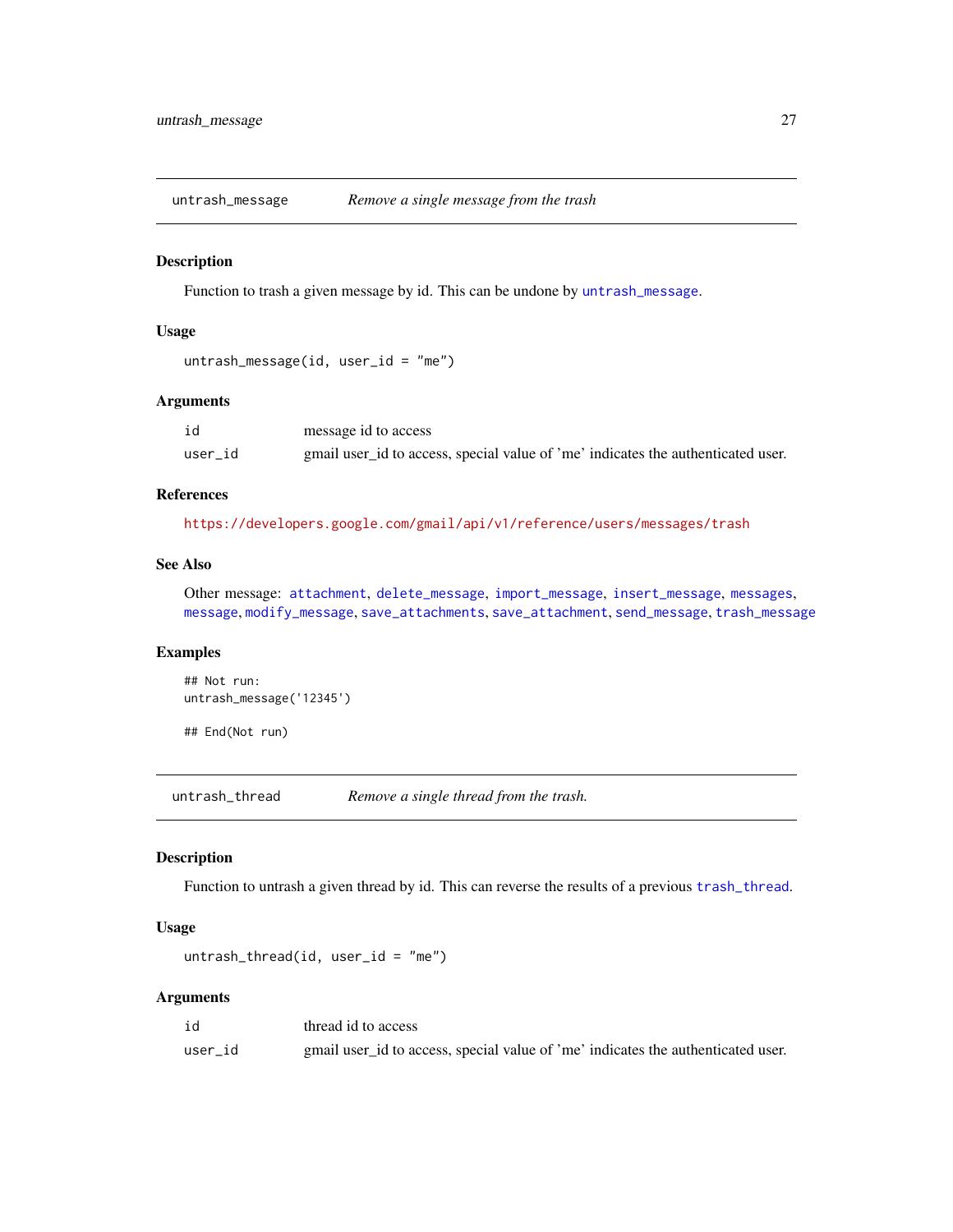#### <span id="page-27-0"></span>References

<https://developers.google.com/gmail/api/v1/reference/users/threads/untrash>

#### See Also

Other thread: [delete\\_thread](#page-6-2), [modify\\_thread](#page-18-1), [threads](#page-23-1), [thread](#page-22-1), [trash\\_thread](#page-25-1)

#### Examples

## Not run: untrash\_thread(12345)

## End(Not run)

<span id="page-27-1"></span>update\_label *Update a existing label.*

#### Description

Get a specific label by id and user\_id. update\_label\_patch is identical to update\_label but the latter uses [HTTP PATCH](http://tools.ietf.org/html/rfc5789) to allow partial update.

#### Usage

```
update_label(id, label, user_id = "me")
```

```
update_label_patch(id, label, user_id = "me")
```
#### Arguments

| id      | label id to update                                                               |
|---------|----------------------------------------------------------------------------------|
| label   | the label fields to update                                                       |
| user id | gmail user_id to access, special value of 'me' indicates the authenticated user. |

#### References

```
https://developers.google.com/gmail/api/v1/reference/users/labels/update
https://developers.google.com/gmail/api/v1/reference/users/labels/patch
```
# See Also

Other label: [create\\_label](#page-4-1), [delete\\_label](#page-5-1), [labels](#page-13-1), [label](#page-13-2) Other label: [create\\_label](#page-4-1), [delete\\_label](#page-5-1), [labels](#page-13-1), [label](#page-13-2)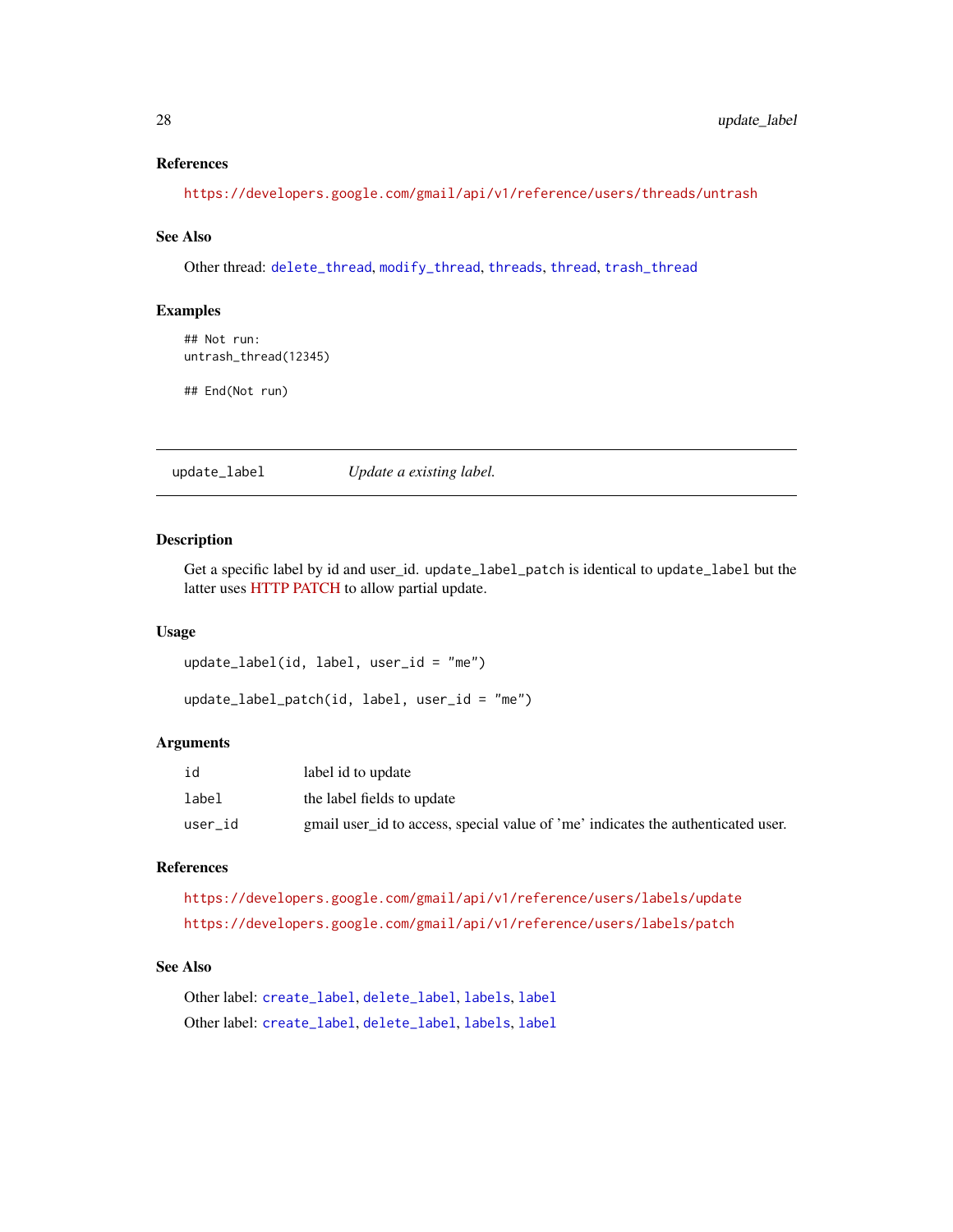<span id="page-28-0"></span>use\_secret\_file *Use information from a secret file*

# Description

This function sets the default secret and client\_id to those in the secret file

## Usage

```
use_secret_file(filename)
```
# Arguments

filename the filename of the file